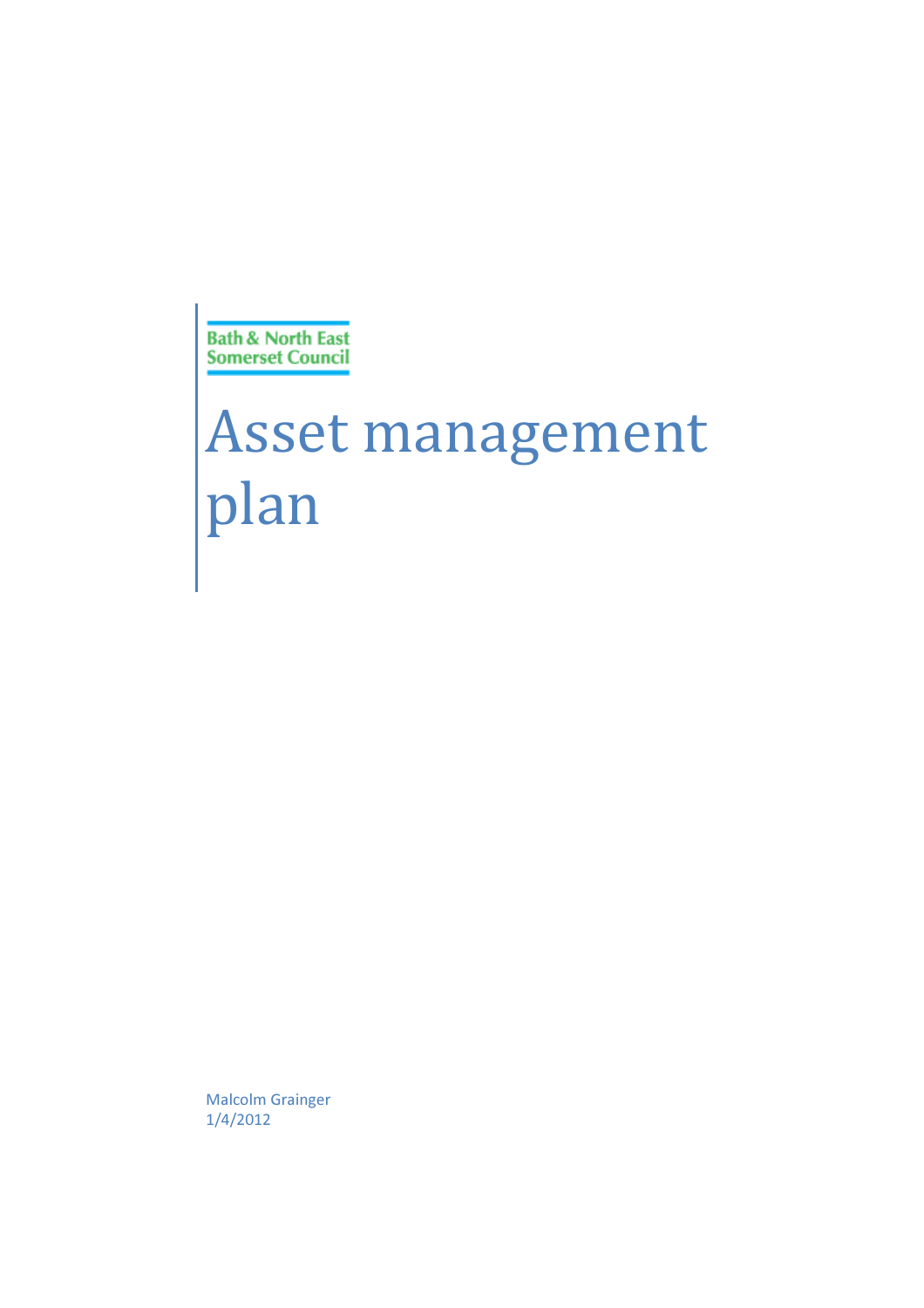### FOREWORD AND INTRODUCTION FROM THE CABINET MEMBER FOR COMMUNITY RESOURCES AND THE CHIEF PROPERTY OFFICER

#### OUR CORPORATE VISION FOR THE PROPERTY PORTFOLIO

| <b>Councillor David Bellotti</b>              | Tom McBain                                                               |
|-----------------------------------------------|--------------------------------------------------------------------------|
| <b>Cabinet Member for Community Resources</b> | Divisional Director - Property Services<br><b>Chief Property Officer</b> |

Welcome to the first Corporate Asset Management Plan produced since the elections in 2010 and publication of the refreshed vision which puts People and Communities first.

The council'sproperty resources are valued c£500million at current prices and the proper management of these resources gives rise tosignificant opportunities to provide facilities that are both fit for purpose and demonstrate Value for Money (VfM).

This is embodied in a truly corporate and strategic philosophy reflecting service delivery needs whilst encouraging collaboration with partner organisations. The revenue portfolio(c£200m) and all other non-operational assets are judged on purely financial criteria.

The vision for asset management is articulated through the Asset Management Plan(AMP) and in particular the Estates Strategy which sets down the programmesand other mechanisms which contribute to a 5 yearly programme of ongoing comprehensive challenge through the review of assets that reflects service action plans and other service delivery aspirations. Effective management in this way leaves departments to concentrate on developing services from the premises they occupy.

Our vision itself is built around 6 main themes as set out in the Appendix which gives examples of these themes.

- 1. Strategic and corporate assets
- 2. Fitness for purpose and VfM
- 3. Development potential
- 4. Collaboration and sharing
- 5. Sustainable assets
- 6. Investment returns

We continue to face challenging times however the AMP provides a key enabling mechanism to achieve the efficiencies that are required in the future.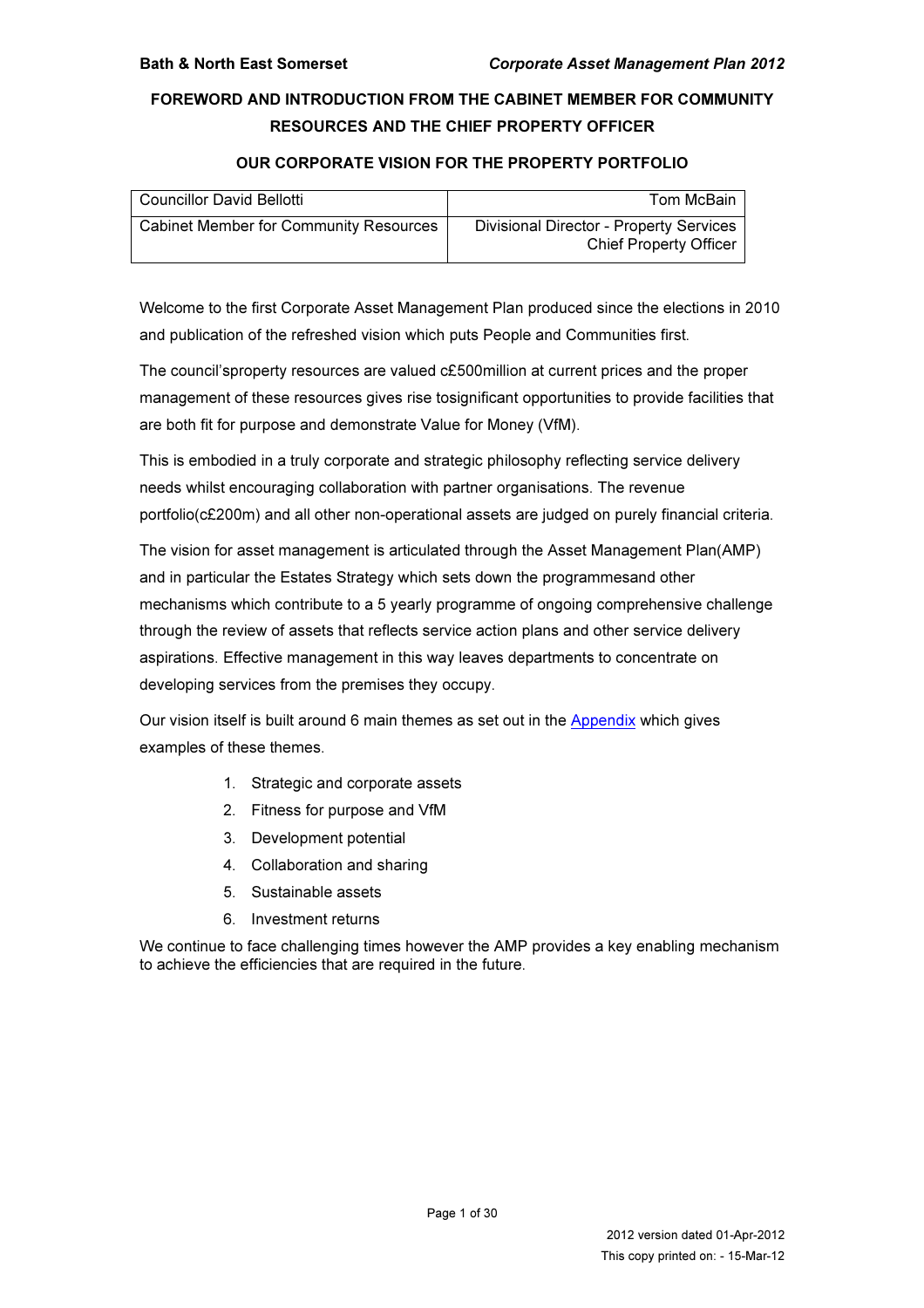#### OUR CORPORATE VISION FOR THE PROPERTY PORTFOLIO

# Our aim is to develop a property portfolio which………..

| <b>Treats all assets</b>                                                                                                         | <b>Demonstrates Value</b>                                                                                                        | <b>Realises development</b>                                                                                                           | <b>Encourages</b>                                                                                                                                    | <b>Promotes sustainable</b>                                                                                                                     | <b>Produces acceptable</b>                                                                    |
|----------------------------------------------------------------------------------------------------------------------------------|----------------------------------------------------------------------------------------------------------------------------------|---------------------------------------------------------------------------------------------------------------------------------------|------------------------------------------------------------------------------------------------------------------------------------------------------|-------------------------------------------------------------------------------------------------------------------------------------------------|-----------------------------------------------------------------------------------------------|
| strategically and                                                                                                                | for Money and Fitness                                                                                                            | potential.                                                                                                                            | collaboration and                                                                                                                                    | assets.                                                                                                                                         | <b>Investment Returns.</b>                                                                    |
| corporately.                                                                                                                     | for Purpose.                                                                                                                     |                                                                                                                                       | sharing.                                                                                                                                             |                                                                                                                                                 |                                                                                               |
| To ensure assets are<br>managed strategically<br>so as to support<br>corporate priorities and<br>supplement service<br>delivery. | To manage assets<br>effectively and<br>efficiently through<br>constantly challenging<br>levels of occupation and<br>utilisation. | To use and develop<br>assets in such a way<br>that stimulates the<br>economic activity and<br>encourages the vitality<br>of the area. | Encourage<br>collaboration with local<br>communities and<br>partner organisations to<br>bring forward savings<br>through effective use of<br>assets. | Minimise the effect on<br>the environment by<br>ensuring assets are<br>sustainable in design,<br>construction,<br>maintenance and<br>operation. | Ensure all non-<br>operational assets<br>produce a satisfactory<br>level of financial return. |
|                                                                                                                                  |                                                                                                                                  |                                                                                                                                       |                                                                                                                                                      |                                                                                                                                                 |                                                                                               |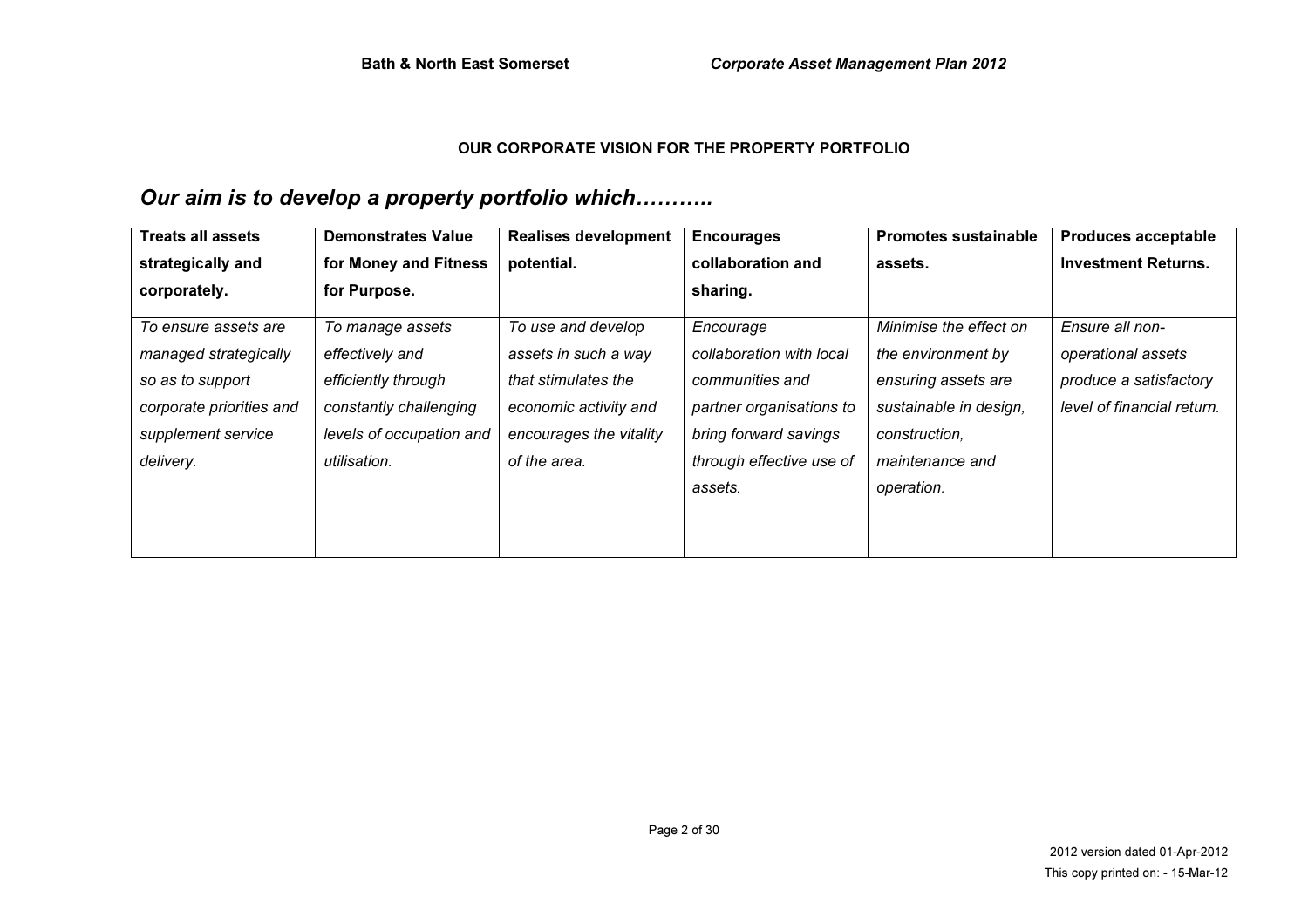| <b>Treats all assets</b>                                                                                                                                                                                                                                                                                                                                                                    | <b>Demonstrates Value</b>                                                                                                                                                                                                                                                                                                                                                           | <b>Realises development</b>                                                                                                                                                                  | <b>Encourages</b>                                                                                                                                                                                                                        | <b>Promotes sustainable</b>                                                                                                                                                                                                                                                                                                                                                                             | <b>Produces acceptable</b>                                                                                                                                                                                                                                                                                                                                                      |
|---------------------------------------------------------------------------------------------------------------------------------------------------------------------------------------------------------------------------------------------------------------------------------------------------------------------------------------------------------------------------------------------|-------------------------------------------------------------------------------------------------------------------------------------------------------------------------------------------------------------------------------------------------------------------------------------------------------------------------------------------------------------------------------------|----------------------------------------------------------------------------------------------------------------------------------------------------------------------------------------------|------------------------------------------------------------------------------------------------------------------------------------------------------------------------------------------------------------------------------------------|---------------------------------------------------------------------------------------------------------------------------------------------------------------------------------------------------------------------------------------------------------------------------------------------------------------------------------------------------------------------------------------------------------|---------------------------------------------------------------------------------------------------------------------------------------------------------------------------------------------------------------------------------------------------------------------------------------------------------------------------------------------------------------------------------|
| strategically and                                                                                                                                                                                                                                                                                                                                                                           | for Money and Fitness                                                                                                                                                                                                                                                                                                                                                               | potential.                                                                                                                                                                                   | collaboration and                                                                                                                                                                                                                        | Assets.                                                                                                                                                                                                                                                                                                                                                                                                 | <b>Investment Returns.</b>                                                                                                                                                                                                                                                                                                                                                      |
| corporately.                                                                                                                                                                                                                                                                                                                                                                                | for Purpose.                                                                                                                                                                                                                                                                                                                                                                        |                                                                                                                                                                                              | sharing.                                                                                                                                                                                                                                 |                                                                                                                                                                                                                                                                                                                                                                                                         |                                                                                                                                                                                                                                                                                                                                                                                 |
| Retain R&M as a<br>corporately funded<br>matter.<br>Centralise all costs of<br>occupation.<br>Undertake 5 yearly<br>programme of asset<br>valuations.<br>Integrate with Asset<br><b>Register and Balance</b><br>sheet.<br>Complete the<br>implementation of IFRS.<br>Develop compliance<br>arrangements with<br><b>Building Officers.</b><br>Centralise data<br>management<br>arrangements. | Challenge occupation<br>and utilisation through<br>asset reviews.<br>Achieve rationalisation<br>of the estate.<br>Reduce running costs.<br>Reduce R&M backlog.<br><b>Benchmark</b><br>performance.<br>Introduce simple asset<br>statements as part of<br>preparation of service<br>action plans.<br>Suitability surveys as<br>part of asset reviews or<br>by separate<br>programme. | Promote the single Bath<br>Development Project.<br>Maximise capital<br>receipts through<br>disposals and<br>developments.<br>Action individual<br>projects as per<br>approved project plans. | <b>Total Place pilot</b><br>mapping exercise.<br><b>National Demonstrator</b><br>Map.<br>Engagement with<br>partner organisations.<br>Coal Authority data.<br><b>DCLG Transparency</b><br>Agenda<br>Disposal policy towards<br>partners. | Reduce energy and<br>water consumption.<br>Reduce CO <sub>2</sub><br>emissions.<br>Encourage sustainable<br>design and construction<br>including BREEAM.<br>Sustainable travel and<br>access policies.<br>Sympathetic<br>management of<br>heritage assets.<br>Recycling.<br>Create local training<br>and employment<br>opportunities.<br>Improve access to<br>buildings through<br>targeted DDA budget. | Calculate individual and<br>portfolio IRR's as part of<br>regular asset<br>valuations.<br>Compare IRR to<br>hurdle/benchmark.<br>Ensure all $3^{rd}$ party<br>occupations are on full<br>market terms and any<br>financial assistance is<br>transparent and real.<br>Dispose of<br>underperforming<br>assets.<br>Consider investment<br>needs for<br>underperforming<br>assets. |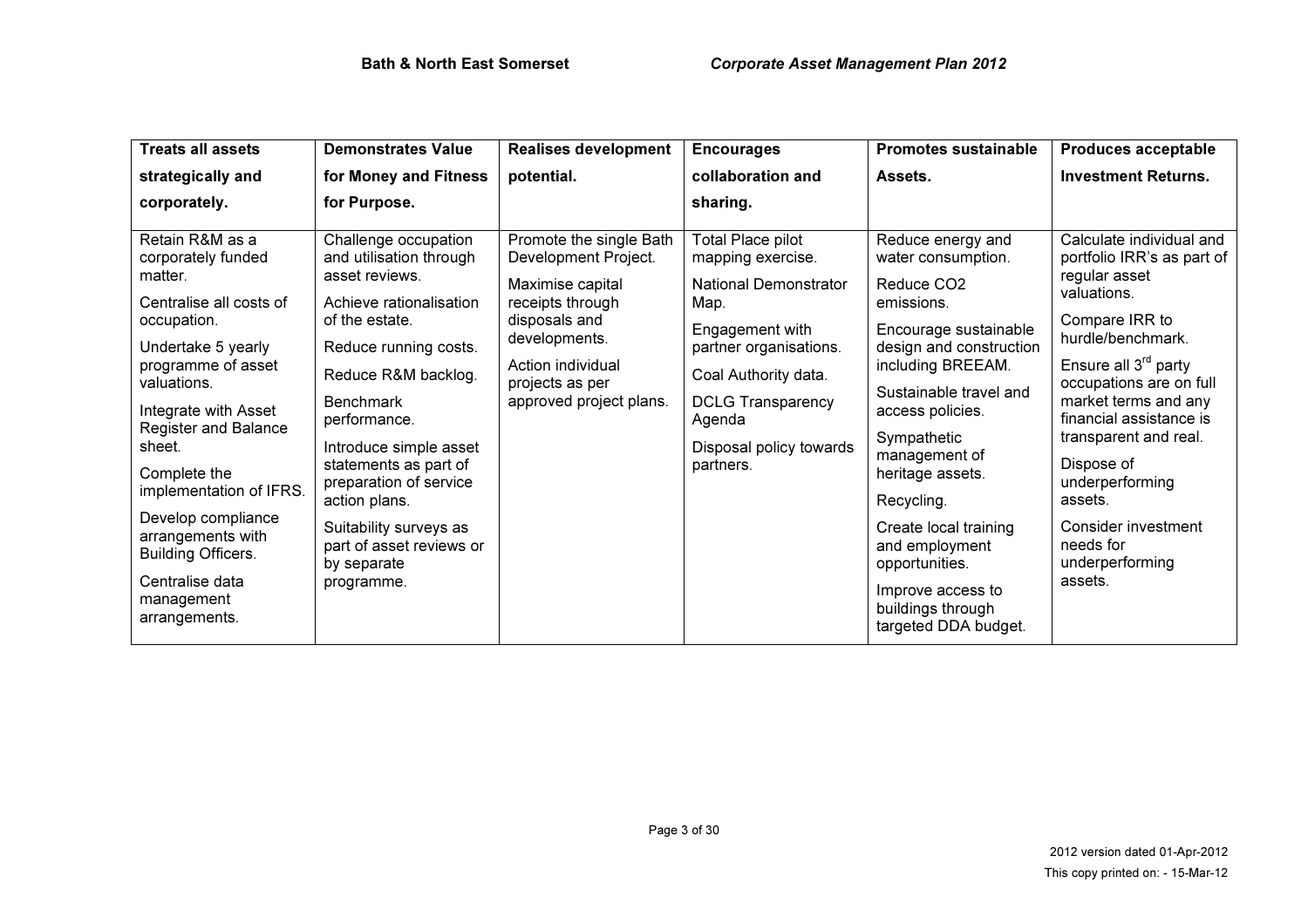# Corporate Asset Management Plan

# Introduction

The Council's property asset base comprises some 1,200 assets with current asset (book) value of c£500m.

This significant resource is essential to assist in the provision of the vast majority of Council services provided in B&NES. The optimum benefit from these resources can only be achieved as a result of properly targeted and effective strategic asset management.

This Corporate Asset Management Plan (AMP) sets out arrangements necessary to achieve this through

- Clarifying roles and responsibilities between the Property Services Department and all other departments of the Council.
- Setting out clear responsibilities and financial accountabilities and
- Introducing structured arrangements for challenge and review which assist in dealing with underperforming assets through either disposal of surplus assets or rationalisation and improvement to reflect developing service aspirations.

By adopting these mechanisms Property Services undertakes to manage assets in a strategic and corporate way which allows departments to focus on the delivery of high quality services through the assets they use and occupy.

This AMP reflects the refreshed Council vision which was endorsed by the Council early in 2012.

# Structure of the Plan

The Core Asset Management Plan has been reduced to 4 pages together with a number of associated documents as set out in the chart at the end. In order to access these additional papers please use the links provided.

# Organisational Framework

The Property Board (PB) is the client body providing the strategic steer on all property matters. Terms of Reference have recently been reconsidered and are reproduced as part of the background information.

Delegated Authority for all property related transactions and expenditure is vested in the Chief Property Officer through the Constitution

The AMP reflects and responds to all current governance arrangements and performance requirements.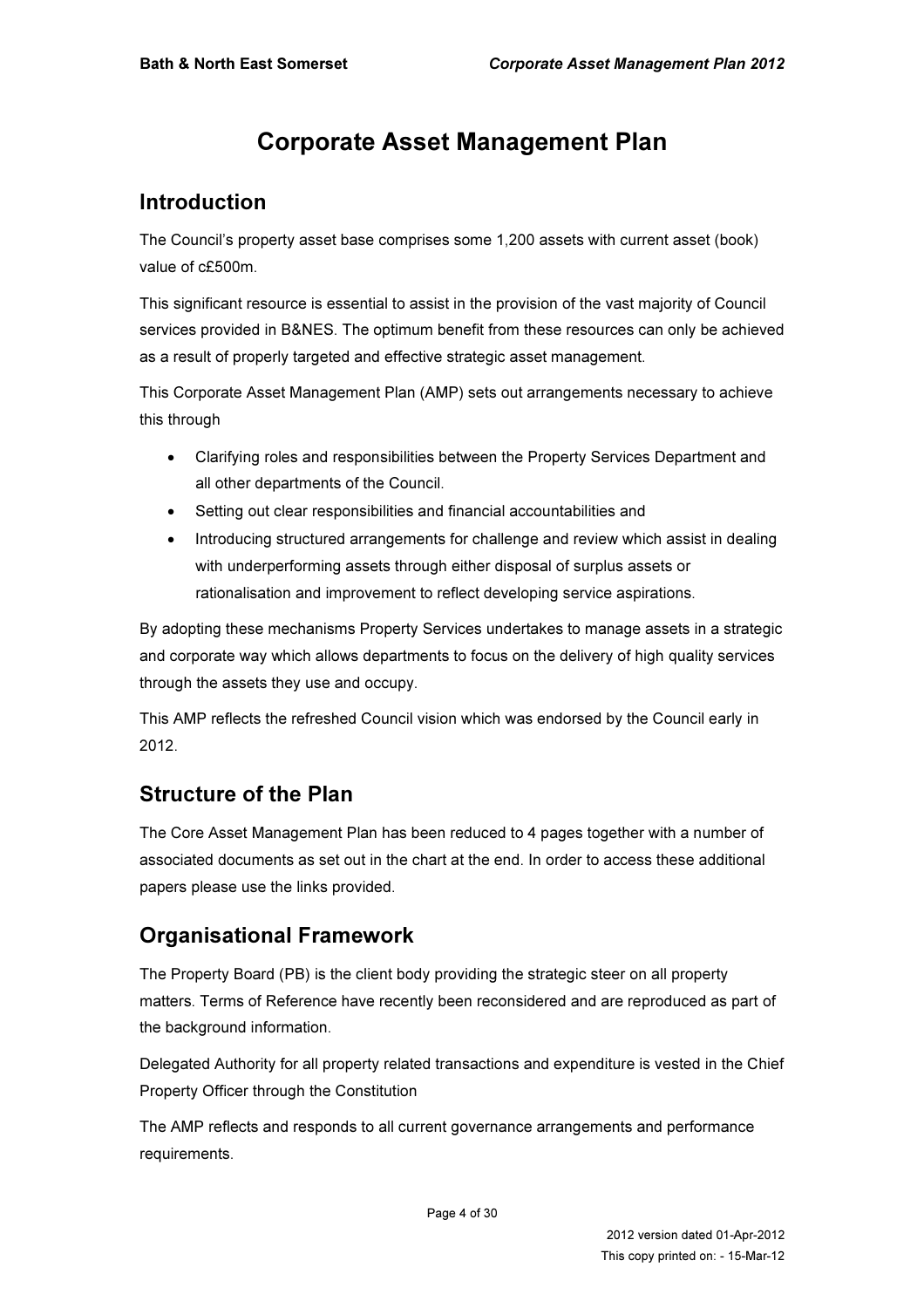# **Segmentation**

In order to understand clearly why we hold each asset, what performance and challenge criteria are relevant and how decisions around retention, management and disposal should be made, the entire asset base has been segmented. This takes into account the high level budgetary breakdown between the Commercial and Corporate Estates but also includes further portfolios dealing with specific asset groups.

# Property Aims and Objectives – Asset Vision

Asset Management objectives in Bath & North East Somerset are influenced by

- Financial pressures on both the capital programme and the revenue budget.
- Developing service requirements and changing ways of working.
- The wealth of guidance and instruction from central government and the professional bodies.
- The Sustainable Community Strategy and the wider objectives of partner organisations. Current property objectives revolve around the concept of best financial return which, in the case of the operational portfolio manifests itself in efficient and effective use whereas revenue properties are assessed directly by reference to internal rate of return (IRR).

The Council's vision for the asset base is built around 6 main themes

- 7. A model that treats all assets strategically and corporately
- 8. Demonstrating Fitness for Purpose and VfM
- 9. Realising Development potential where this is identified
- 10. Encouraging collaboration and sharing
- 11. Promoting sustainable assets
- 12. Non-operational assets that demonstrate acceptable investment returns

# Asset Management Priorities for 2012

- The establishment of a cross departmental asset management group and the engagement of departmental **property champions**. These representatives provide the link between corporate Asset Review and departmental Service Planning.
- Closer liaison with services to work alongside them in developing the asset base to align with service action plans and other emerging service aspirations whilst recognising the corporate and strategic aspect of the estate.
- Increasingly Asset Review is moving towards consideration of geographical areas rather then discrete services and the programme in the **Estates Strategy** reflects this.
- Understanding **financial accountabilities** with a clear demarcation between budgetary responsibility and operational activity.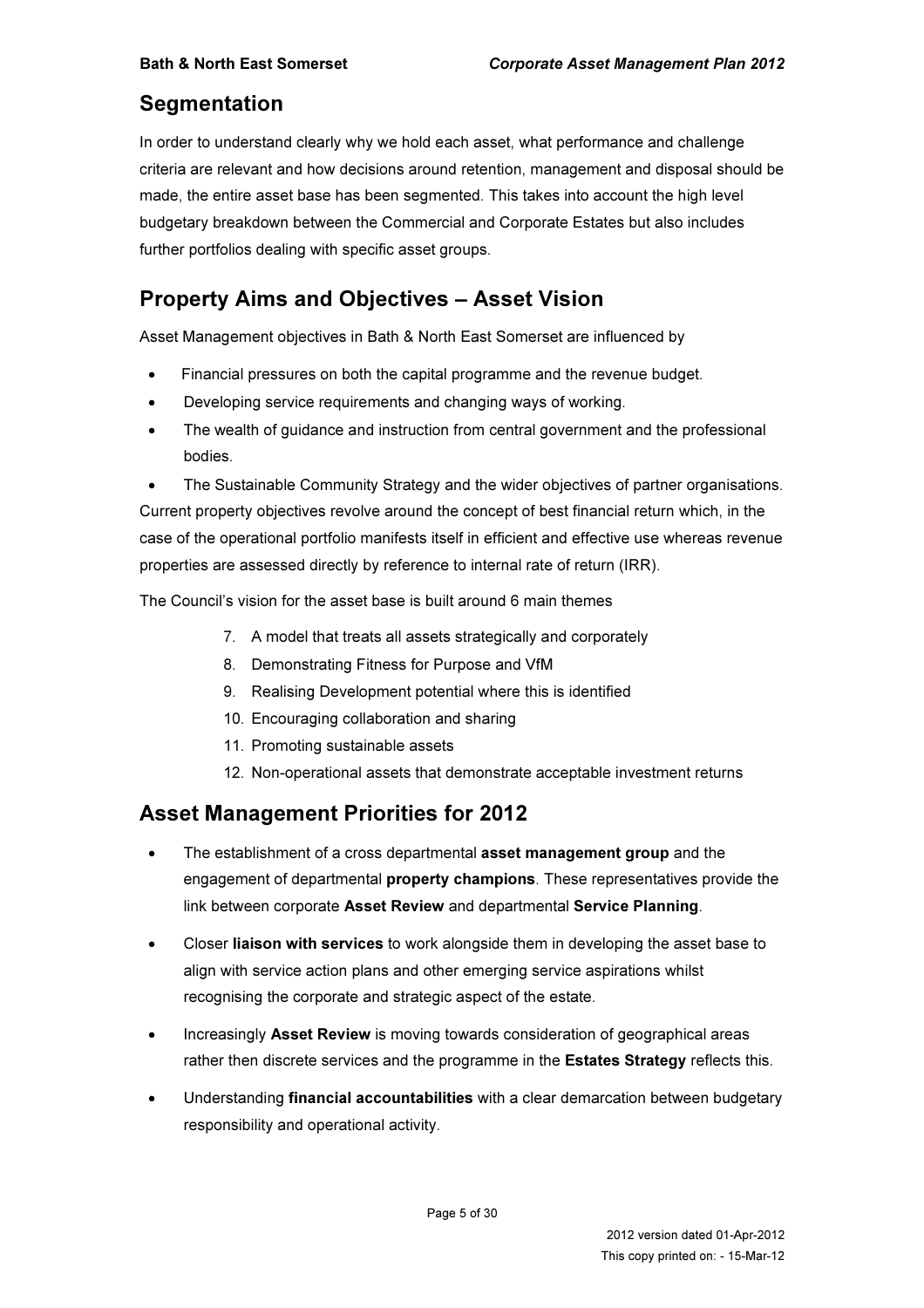- The **Property Protocol** sets out clear roles, responsibilities and accountabilities between Property Services, occupiers and others. For historical and other reasons these arrangements have never been embedded in the Council however this will be a key outcome from the establishment of the Asset Management Group referred to above. This will also reduce any financial inconsistencies and reinforce the corporate client as the notional property landlord.
- Continuing to operate the programmes of Asset Reviews to understand the performance of assets or groups of assets so as to enable informed decisions around possible retention, management or disposal. The Asset Review is the culmination of the assembly of intelligence comprising condition, suitability and other factors arising from the various programmes of work contained in the Estates Strategy.

### Process

The 5 yearly programme of Asset Reviews ensures that each and every asset is looked at comprehensively at least once during this timescale and a recommendation made around retention or other action including disposal.

Where a property satisfies the relevant portfolio performance criteria then it will be retained in the appropriate primary portfolio and brought forward for review during the subsequent 5 year cycle.

Where these criteria are not satisfied then the property will be considered for reallocation to one of the secondary portfolios for appropriate action.

Detailed assessment is undertaken using performance models however this exercise is not totally scientific and final decisions will become increasingly subjective depending on overall circumstances.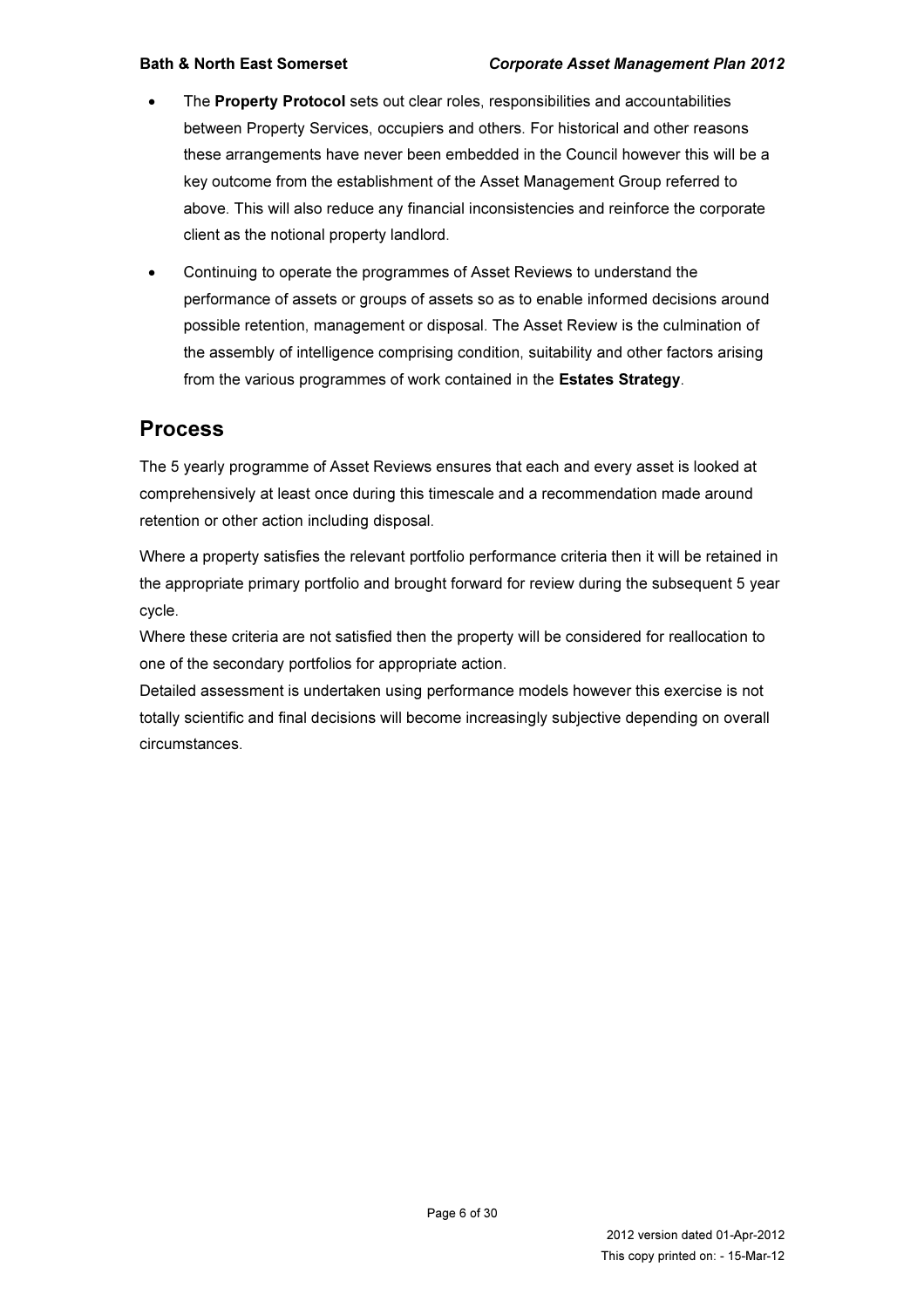# B&NES Asset Management Structure 2012

The following diagram illustrates the overall structure of the AMP for 2012. The links below can be used to access individual sections. These divide into 2 distinct threads

- static information covering core information, segmentation, objectives, roles and responsibilities etc.
- the dynamics of the challenge process and the programmes that support and inform this.

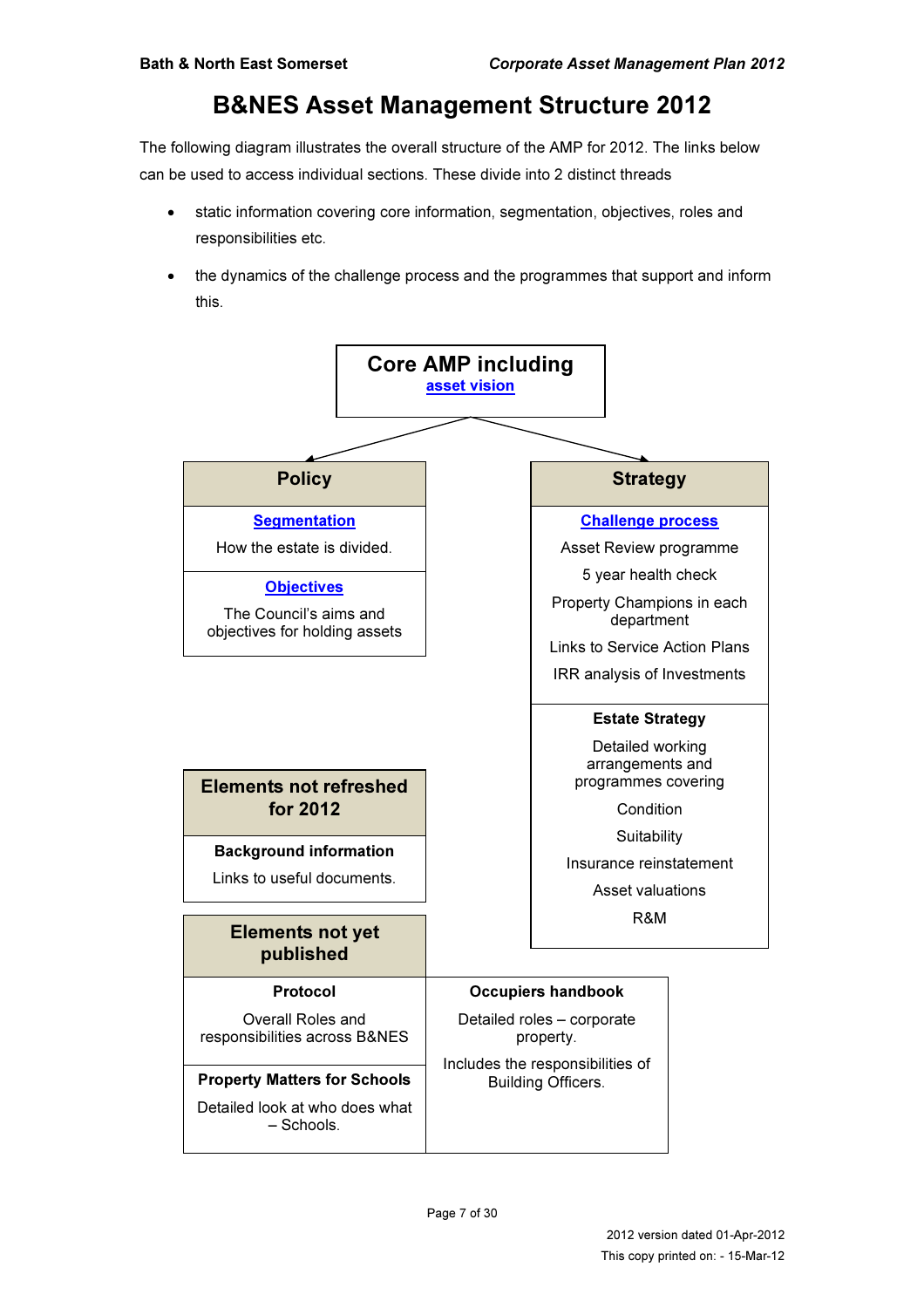# **Segmentation**

# 1 Why the estate has been segmented

In order to implement the various items of the AMP the entire estate has been segmented so as to understand clearly why we hold each asset, what performance and challenge criteria are relevant and how decisions around retention, management and disposal should be made. This is constantly evolving as assets are reviewed and circumstances change.

This segmentation has 2 elements

- Firstly all assets have been allocated to one or other of the Divisional Directors and recorded against that Director in the Asset Register. This takes the form of an allocation rather than ownership thus reinforcing the corporate nature of assets whilst giving clear stakeholder responsibilities pursuant to the Property Protocol.
- Secondly all assets have also been allocated to a portfolio which confirms the purpose for holding a particular asset. Portfolios are either primary or secondary; all assets are allocated to a primary portfolio initially.

This portfolio segmentation is expressed in diagrammatic form in the chart at the end of this document.

# 2 Primary Portfolios

- **Derational** Assets held primarily in support of service delivery. Performance assessment in this respect revolves around efficient and effective use, minimising costs of occupation and exposure to risk. Within this portfolio there is a further division to distinguish between conventional service delivery and services that are provided through a partner or other  $3<sup>rd</sup>$  party organisation.
- **Commercial State Commercial Non-operational Investment Assets held in order to maximise** direct financial return. Performance is judged in terms of internal rate of return (IRR). This comprises the core Commercial Estate and other non-operational assets which do not directly support service delivery but which are not appropriate for either development or disposal.

In addition the following, although primary assets, are not subject to review and challenge because they have no defined useful life and are incapable of realisation.

- Community assets Includes Parks and Gardens, Play Areas etc.
- **Infrastructure assets Includes roads, bridges etc.**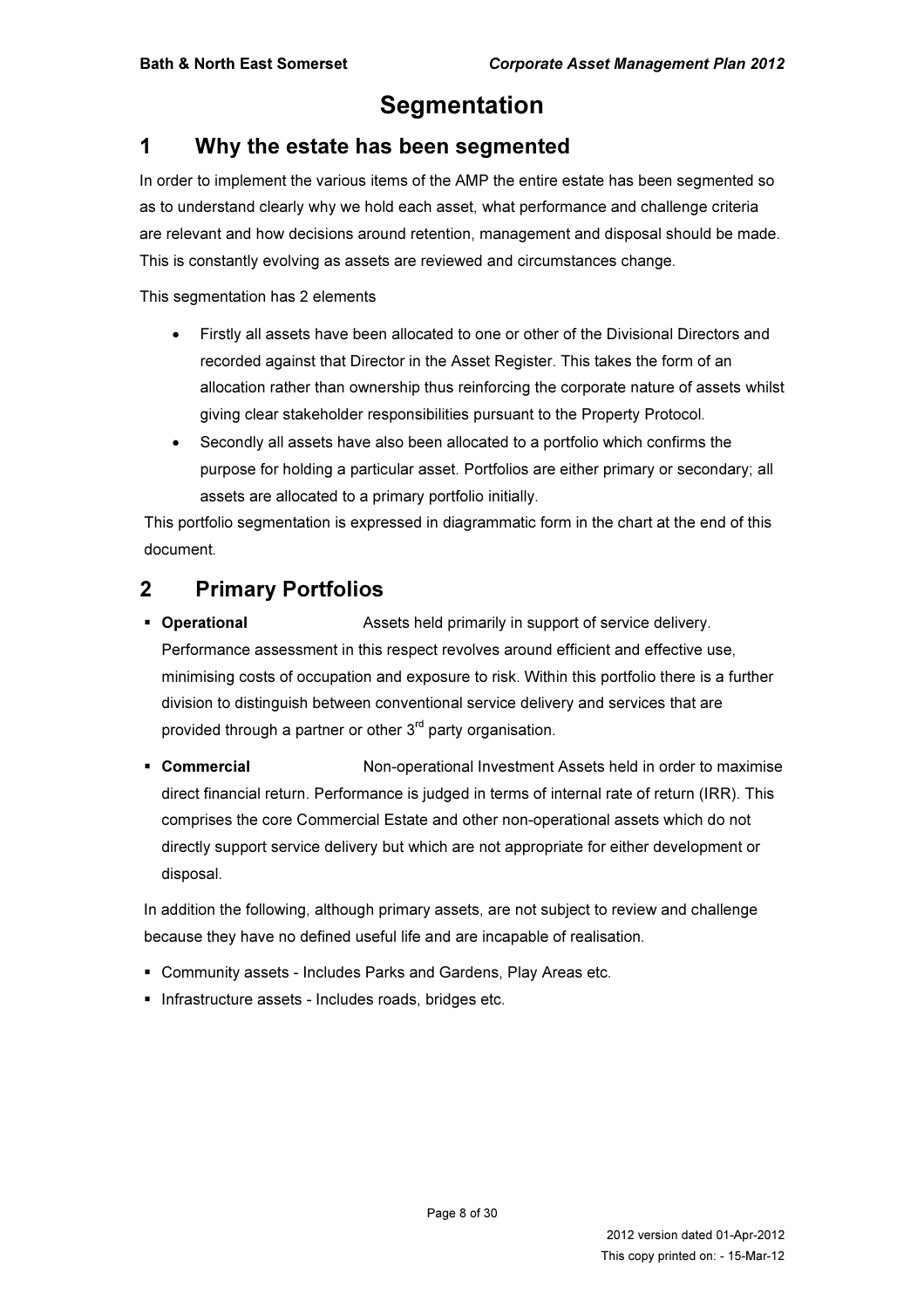# 3 Secondary Portfolios

Pursuant to the programme of reviews described in the Estates Strategy or through service development, underperforming assets are identified and will be reallocated to one of the secondary portfolios for individual action. The potential secondary portfolios are set out below

- Development properties identified for redevelopment, ie where potential alternative value exceeds existing use.
- Disposals surplus land and buildings. In most cases the property will be available for immediate sale however in certain circumstances it would be appropriate to retain it in the short term to enable greater value to be realised from (eg) the grant of planning permission.
- **Asset Protection** assets which do not directly support service delivery but which are not appropriate for either development or disposal. Policy for ongoing retention surrounds mitigation of any risks and costs associated with that ownership.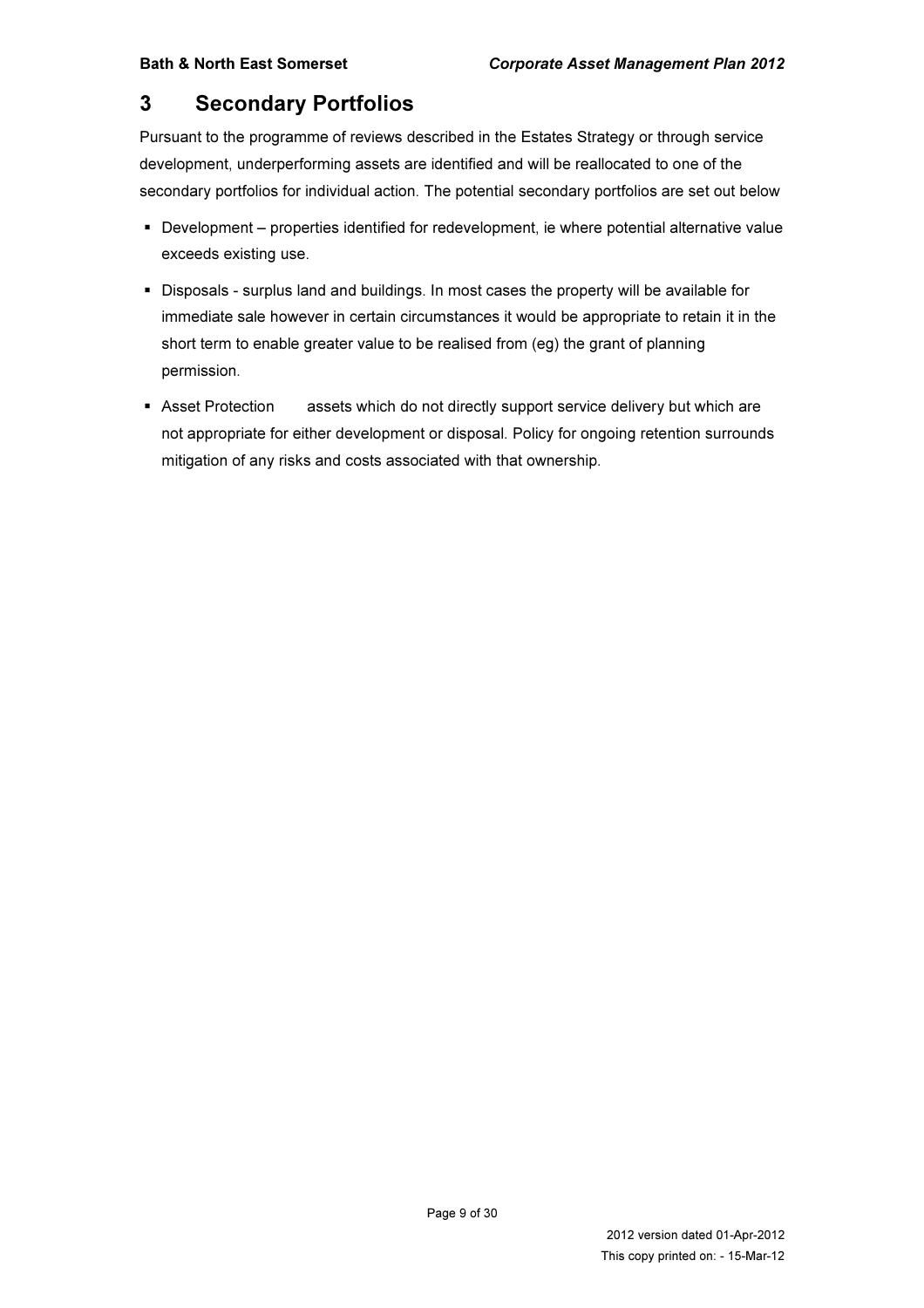| Core<br>Commercial<br><b>Estate</b><br>(218)     | <b>Surplus</b><br><b>Assets</b><br>(23) | Asset<br>Protection<br>(592) | Operational<br>Assets -<br>Council<br>Occupied<br>(222) |
|--------------------------------------------------|-----------------------------------------|------------------------------|---------------------------------------------------------|
| Non core<br>Commercial<br><b>Estate</b><br>(182) | Development<br><b>Assets</b><br>(40)    |                              | Operational<br>$Assets -$<br>Tenanted<br>(89)           |

Commercial | Other non-operational | Operational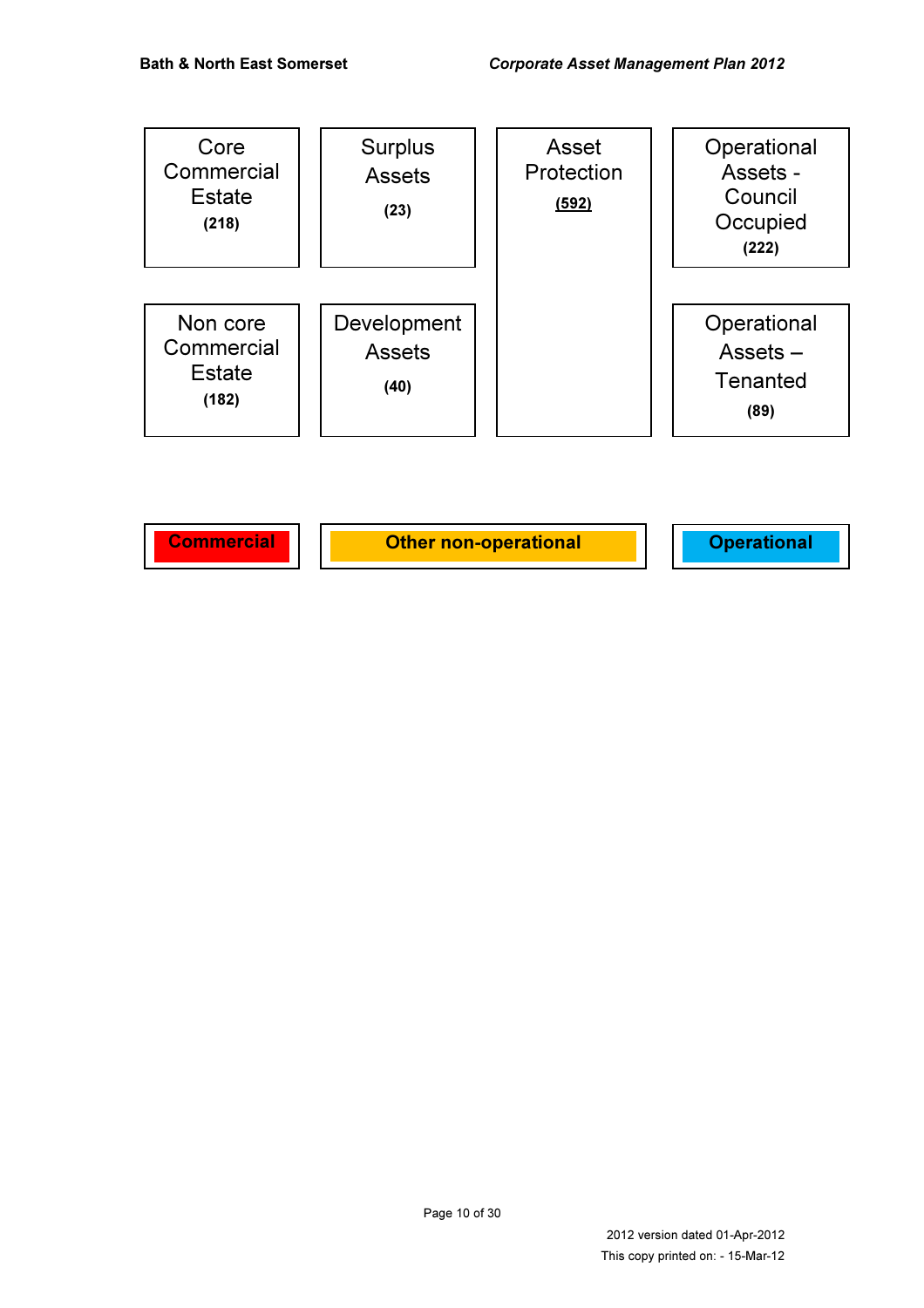# Asset Management Objectives

### 1. Corporate Vision and Objectives

The Council's overall corporate vision has recently been refreshed around putting People and Communities first. This can be viewed via the Council Website at http://www.bathnes.gov.uk/news/visionandvalues2012/Pages/default.aspx The vision provides that

Bath and North East Somerset is an area:

Where everyone fulfils their potential

With lively, active communities,

With Unique places and beautiful surroundings.

This vision is linked to corporate objectives as below

Promoting independence and positive lives for everyone

Creating neighbourhoods where people are proud to live

Building a stronger economy

#### 2. Property Objectives

The ways in which the above corporate objectives and priorities link to the asset base are set out at a high level in the vision for the property portfolio.

Property Board has given clear instructions that the property portfolio is to be managed so as to maximise best financial return. This can manifest itself in 2 ways depending on the primary portfolio.

- Operational property will demonstrate financial return through efficient use of assets, minimising operating costs and mitigating exposure to risk. Performance is assessed through a series of KPI's that reflect the corporate priorities and vision.
- Revenue property will be judged on pure financial return in the shape of the internal rate of return (IRR). Sub portfolios are assigned differing target rates to determine management actions. Other non-operational property will be managed with the aim of minimising risk and expenditure.

The portfolio as a whole does not support corporate priorities directly however across the board it supports all priorities through providing a financial contribution to the Council.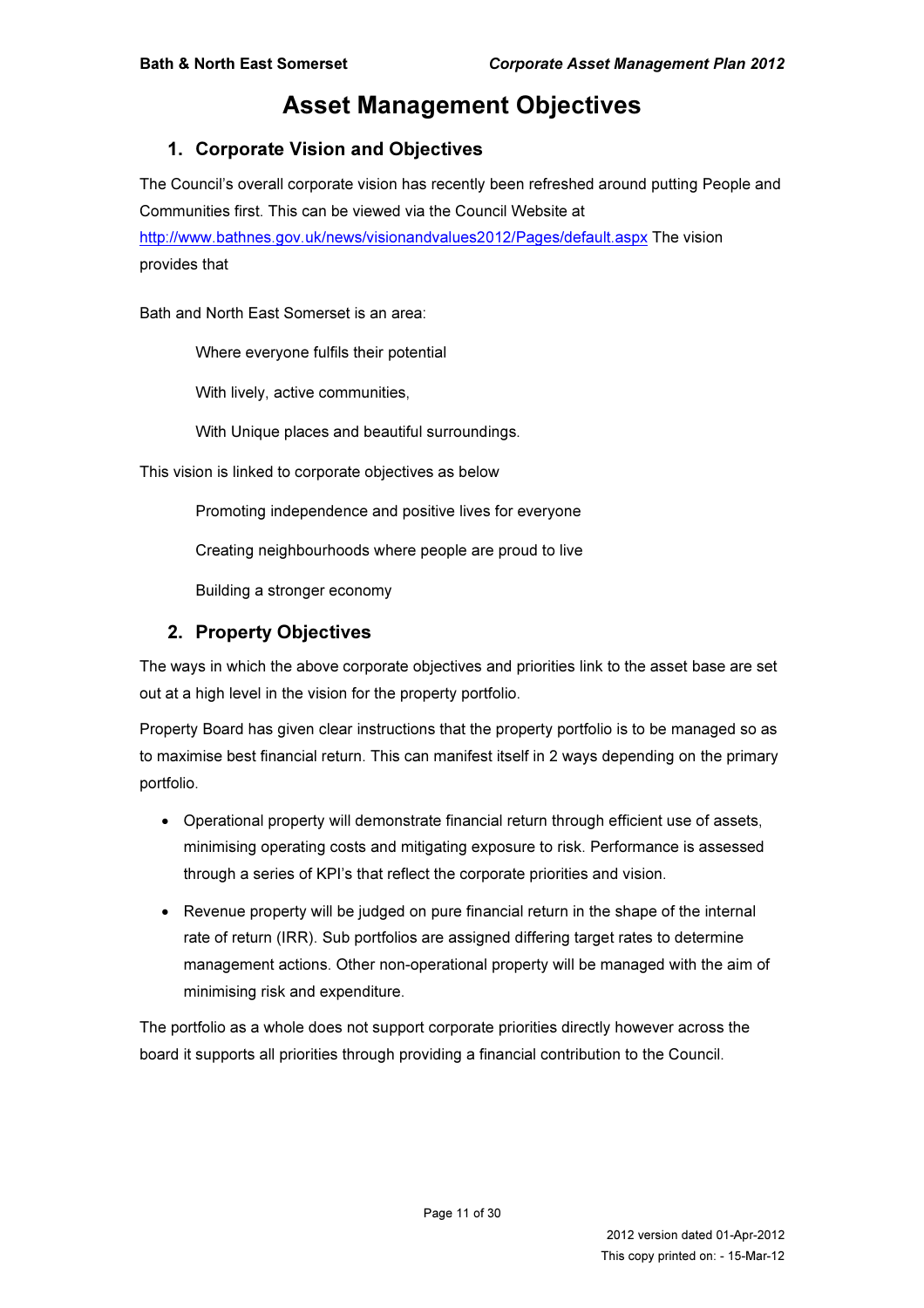In addition to the above factors the following statements support the Council's vision for assets

The Council will

- Use and develop assets to help deliver corporate priorities, service delivery needs and the wider objectives of the Sustainable Community Strategy.
- Collaborate with partner organisations to ensure the needs of the community are reflected in all asset decisions.
- **Improve the accessibility to properties in response to the community's choices.**
- Wherever possible utilise Council assets to enable community empowerment.
- Make a significant investment in the quality of operational property, whilst optimising the utilisation of land, buildings, energy and other resources.
- **Protect assets by active management to eliminate encroachments, claims for adverse** possession or any other difficulties.
- **Ensure fitness for purpose and value for money.**
- Ensure that the revenue portfolio achieves financial targets established and managed by reference to industry standard performance indicators.
- Manage all properties in the most economic, effective and efficient manner.
- Support the Council in the progression of its major property based strategic developments.
- Maintain the contribution to the built environment and the tourism economy derived from the Council's property assets.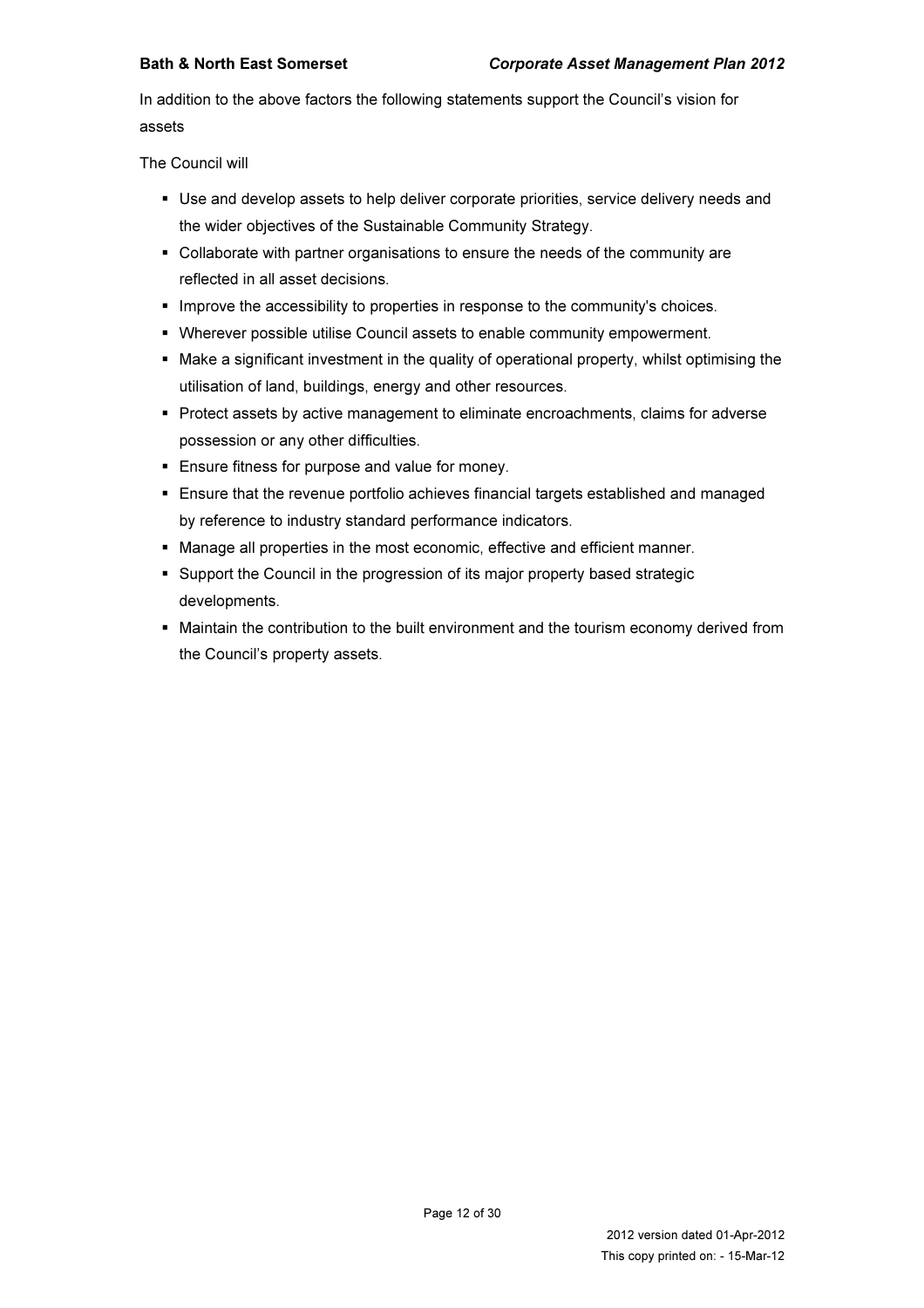# Review and Challenge

# 4 Challenge Objectives

Proper and effective challenge of the performance of assets provides the cornerstone of the AMP. Every Asset is subject to full scrutiny at least every 5 years in accordance with the programme set out in the strategy. Additional challenge may result from the need to review discrete groups of assets either on a geographical or service basis. Typical outcomes are summarised below.

- release of capital for re-investment or debt reduction;
- **improved running costs;**
- **better public service provision by improved propertyand co-location of services;**
- **•** property in good condition;
- **Inf** improved property utilisation and bringing togethersimilar uses into the same property, ratherthan providing them separately;
- improved productivity, changes in corporate cultureand facilitation of corporate change;
- improved delivery of community objectivesthrough the more effective use of property;
- **innovative strategic procurement.**

The Council is experiencing pressures on both the revenue budget and the capital programme.Effective challenge and the above results will help to ease these pressures as well as providing the opportunity to support the Council's corporate and service objectives.

# 5 Possible outcomes

Where a property satisfies the predetermined criteria set for the portfolio in question then it will be retained in the appropriate primary portfolio and brought forward for review during the next 5 year cycle.

Where these criteria are not satisfied however, then the property will be considered for allocation to one of the secondary portfolios for appropriate action.

The potential courses of action include

- Retention for operational need the asset satisfies the criteria and will be retained.
- Development properties identified for redevelopment, ie where potential value exceeds existing use value.
- Disposals surplus land and buildings. In most cases the property will be available for immediate sale however in certain circumstances it would be appropriate to retain it in the short term to enable greater value to be realised in the future.
- Retention other than for operational need where disposal is not a realistic option then it may be necessary to retain ownership of an asset and mitigate any risks and costs associated with that ownership.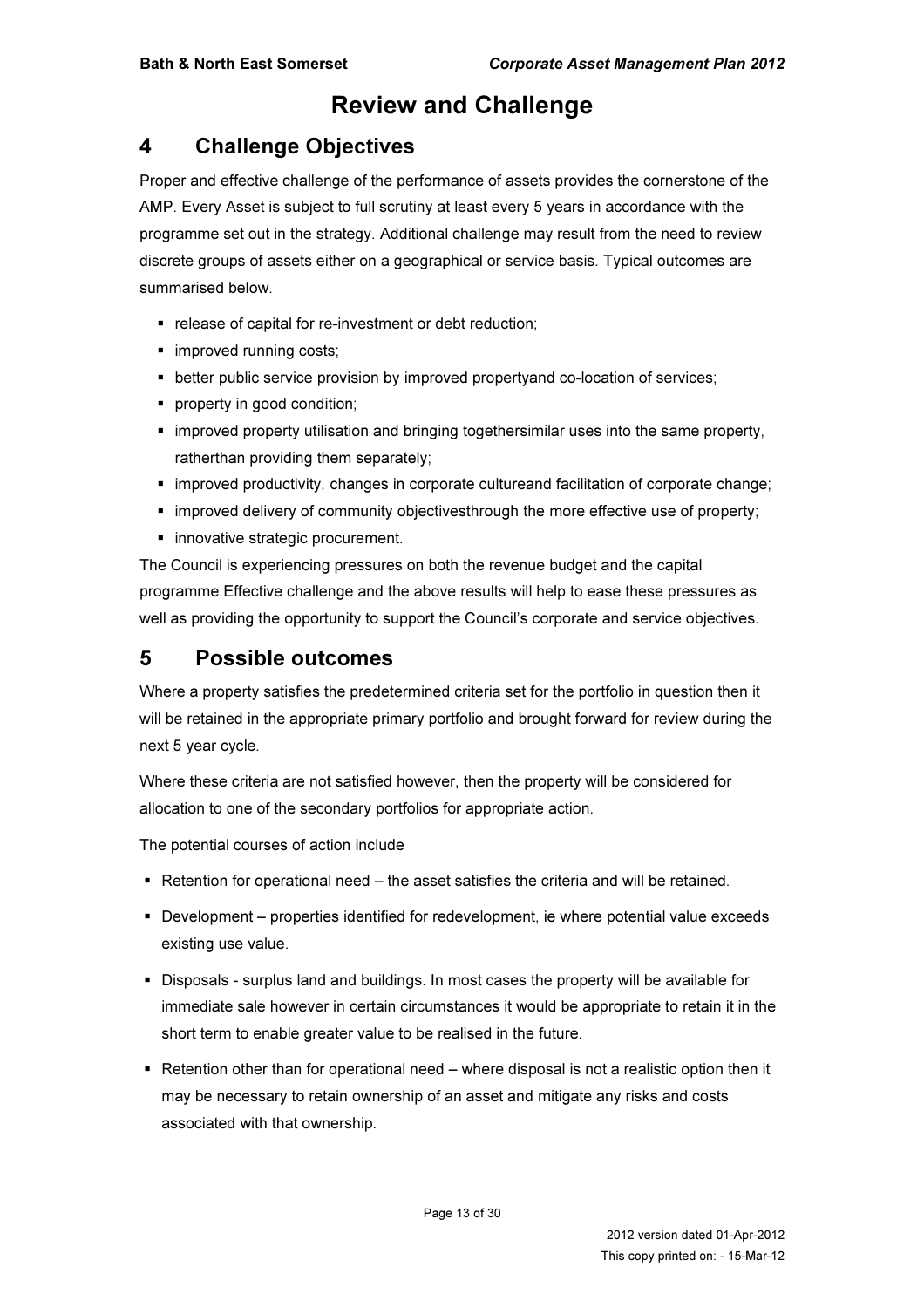This whole process is illustrated in the flowchart on the following page. Operational and Revenue assets exhibit differing characteristics and the flowchart includes links to more detail by primary portfolio.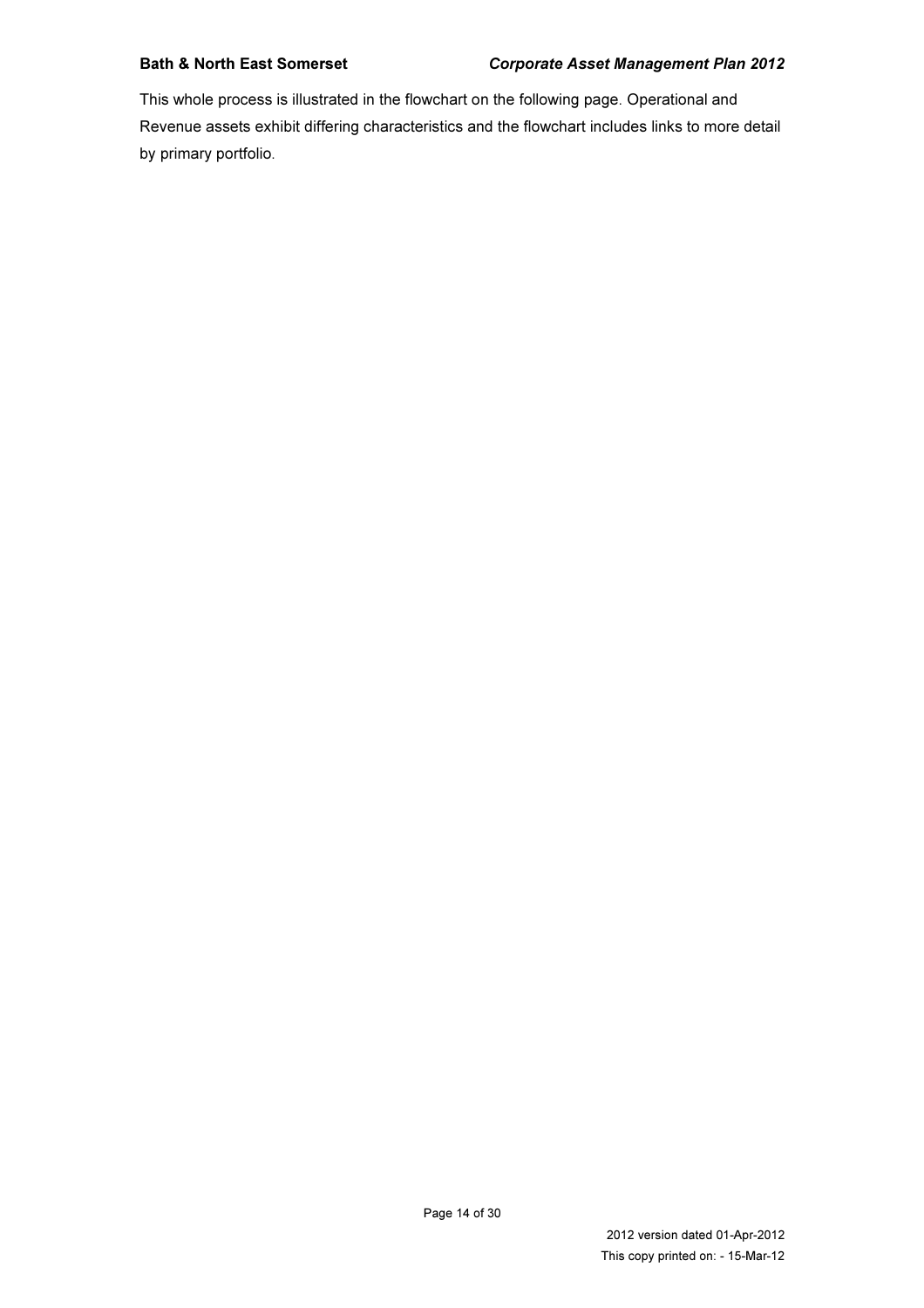

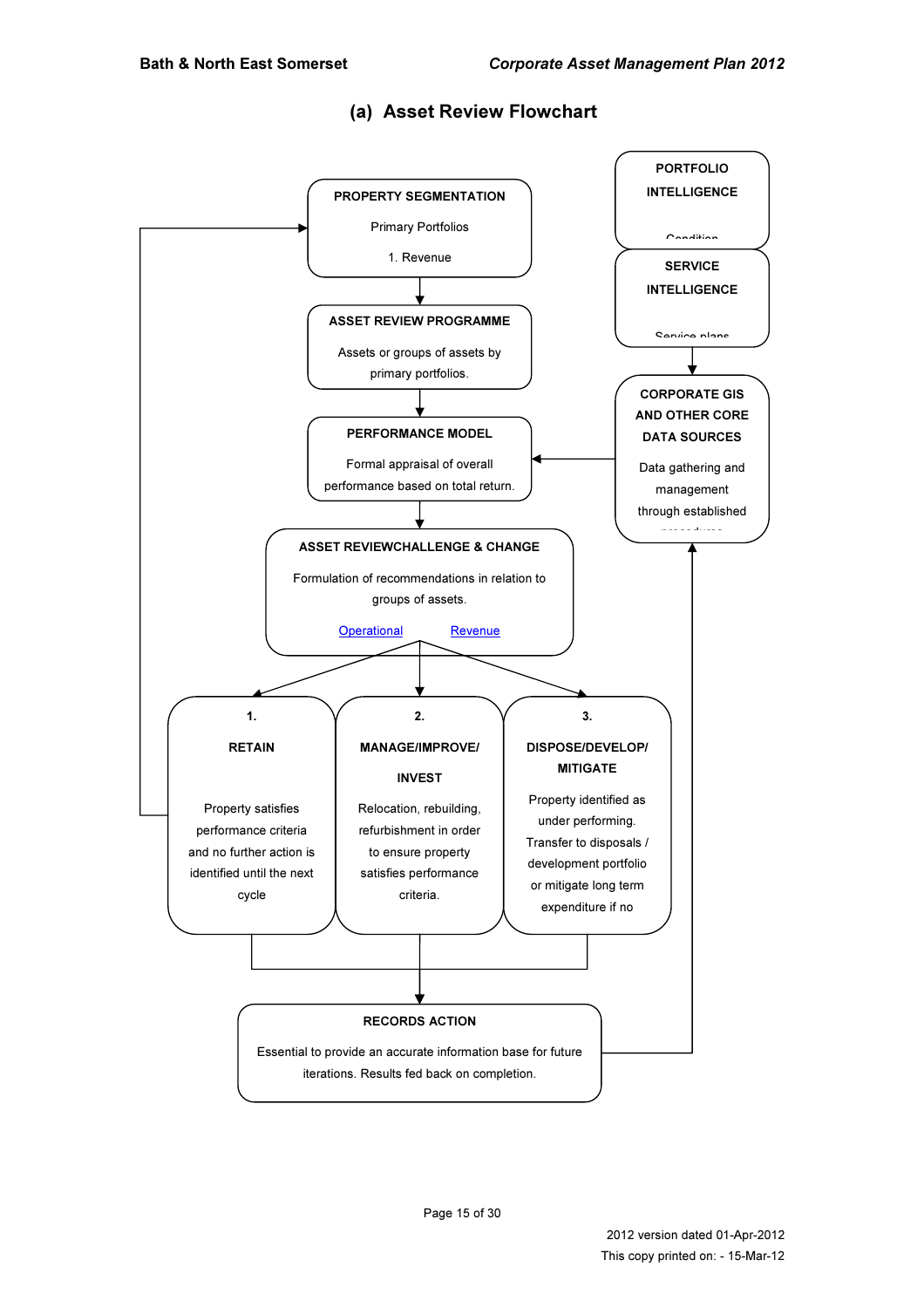# Review and Challenge - Operational Portfolio

# 6 The property performance model and asset review

#### 6.1 Introduction

Ongoing challenge of the occupation of the operational portfolio is facilitated by information gathered pursuant to procedures explained elsewhere in this AMP. This information then needs to be analysed through a model which will produce an objective assessment of the various factors leading to an overall score by which properties can be assessed, compared and appropriate recommendations made. The model judges performance on a combination of quantitative, ie physical, and qualitative, ie subjective, factors.

This is represented diagrammatically below.



### 6.2 Components of the Model

The factors which need to be considered fall into the 2 main headings described above, ie quantitative and qualitative. Within these 2 large areas the following gives an indication of the sorts of considerations that may apply:

- a) Running costs.
- b) R&M and Condition.
- c) Legal Title.
- d) Development and Planning.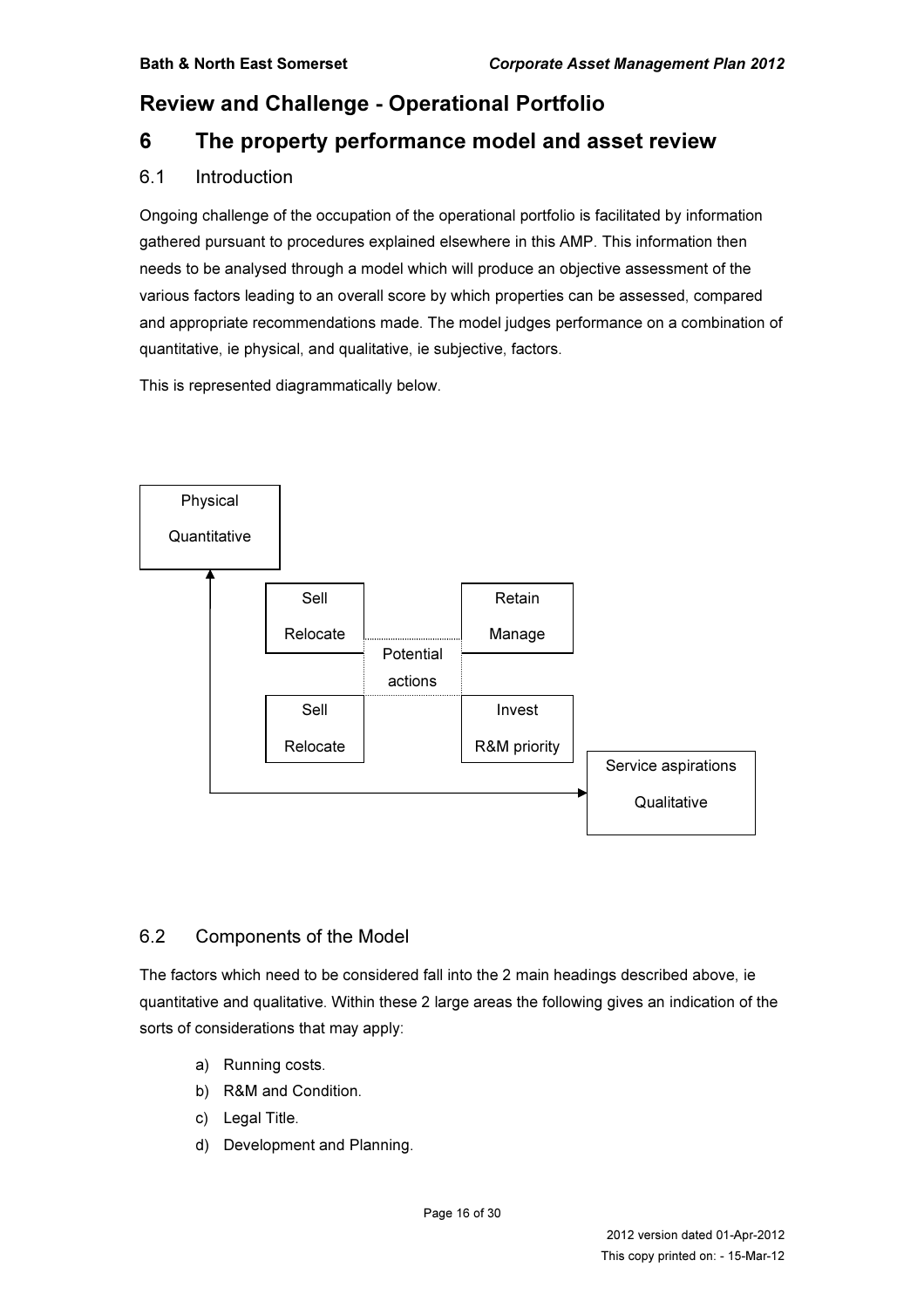- e) Suitability.
- f) Council Policy.
- g) Service objectives.

#### 6.3 Outcomes

The model can produce a straightforward score per property however where a group of properties is being considered (at a geographical or service level) the results will become more subjective and contribute to informed decisions embellished by service needs and any other relevant factors.

Hence a property that is inherently fit for purpose and suitable from the occupier's perspective but in poor condition should be targeted in terms of Repairs & Maintenance and other investment wheras a property in good condition but which is in a poor location or unsuitable for other reasons is unlikely to be retained and consideration should be given to relocation and/or disposal of the asset.

At the completion of any review the options will present themselves as a combination of the results from the model tempered by more overall considerations including political, service delivery, cost and timing. Possible recommendations could include

- a) Retain as existing do nothing.
- b) Invest/improve.
- c) Amalgamate service areas or properties.
- d) Reallocate or rehouse.
- e) Dispose of surplus property.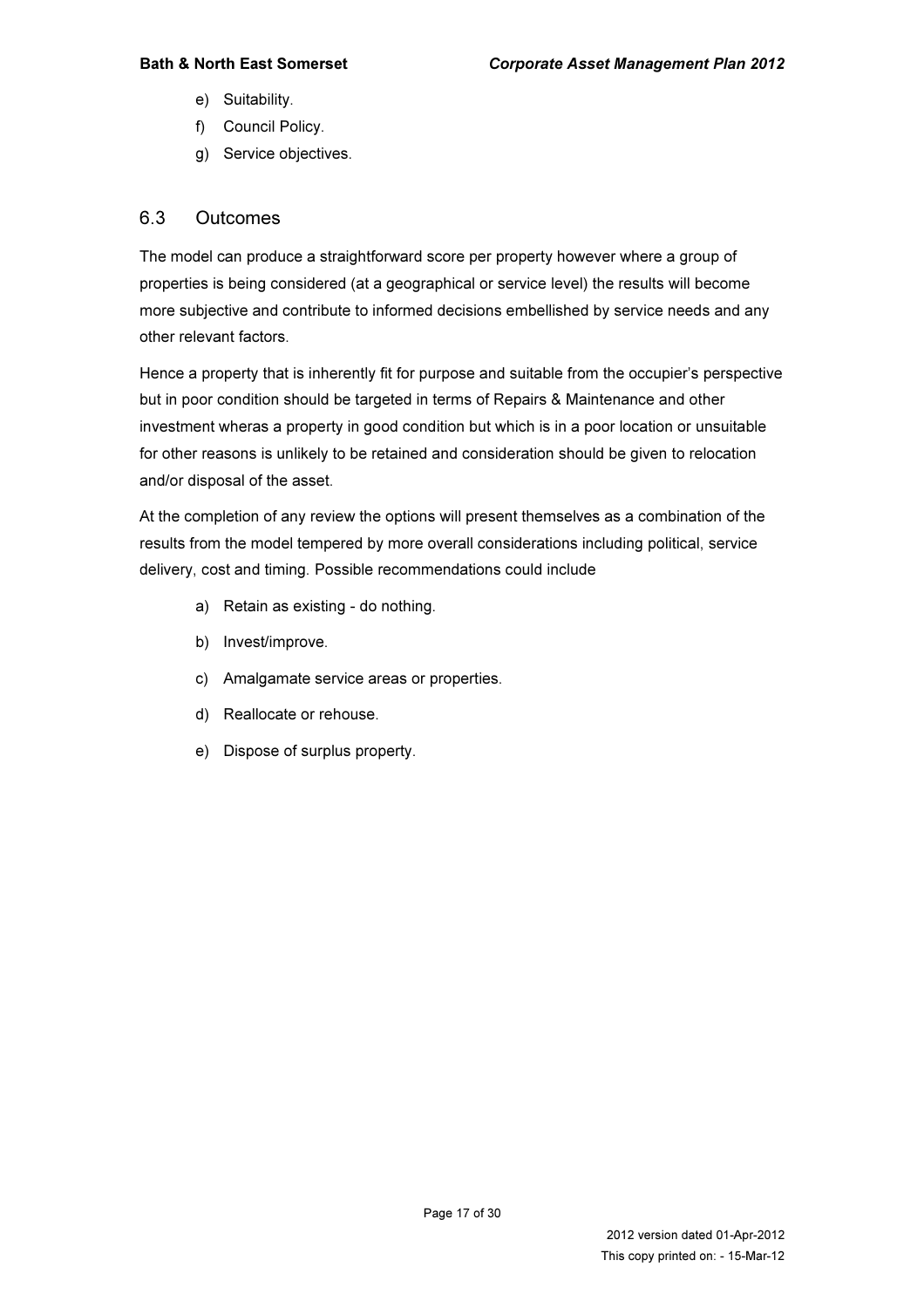# Review and Challenge – Commercial Portfolio

# 7 The property performance model and asset review

#### 7.1 Introduction

In contrast to the operational portfolio, the revenue portfolio is judged on financial performance based around an assessment of the Internal Rate of Return (IRR) and whether such IRR is greater than a pre determined hurdle.

#### 7.2 Assessment of the objectives for the revenue portfolio

Current objectives are now formulated around the concept of total financial return. The mechanics of this is known as Internal Rate of Return (IRR) which is the rate of return that equates to a Net Present Value (NPV) of zero taking into account the capital value of the asset, all rental flows and other relevant physical and management costs.

#### 7.3 Consideration of the portfolio mix

The revenue portfolio comprises many different types of property, which each exhibit subtly different characteristics and therefore requires differing strategies to maximise performance. Details of the portfolio mix are contained in the Estate Strategy Appendix 2

#### 7.4 The process of Asset Review

Asset Review in relation to the revenue portfolio includes the following stages

- An ongoing assessment of the current objectives.
- Analysis of the mix of properties within the portfolio to enable individual strategies to be formulated. Each property category will have different characteristics that require different considerations.
- The construction and implementation of a Property Performance Model (PPM) to carry out an analysis of total financial return.
- Ongoing reassessment and review of properties either individually, geographically or by sector/category.
- The creation of a re-investment mechanism to provide resources for projects to improve the estate as a whole.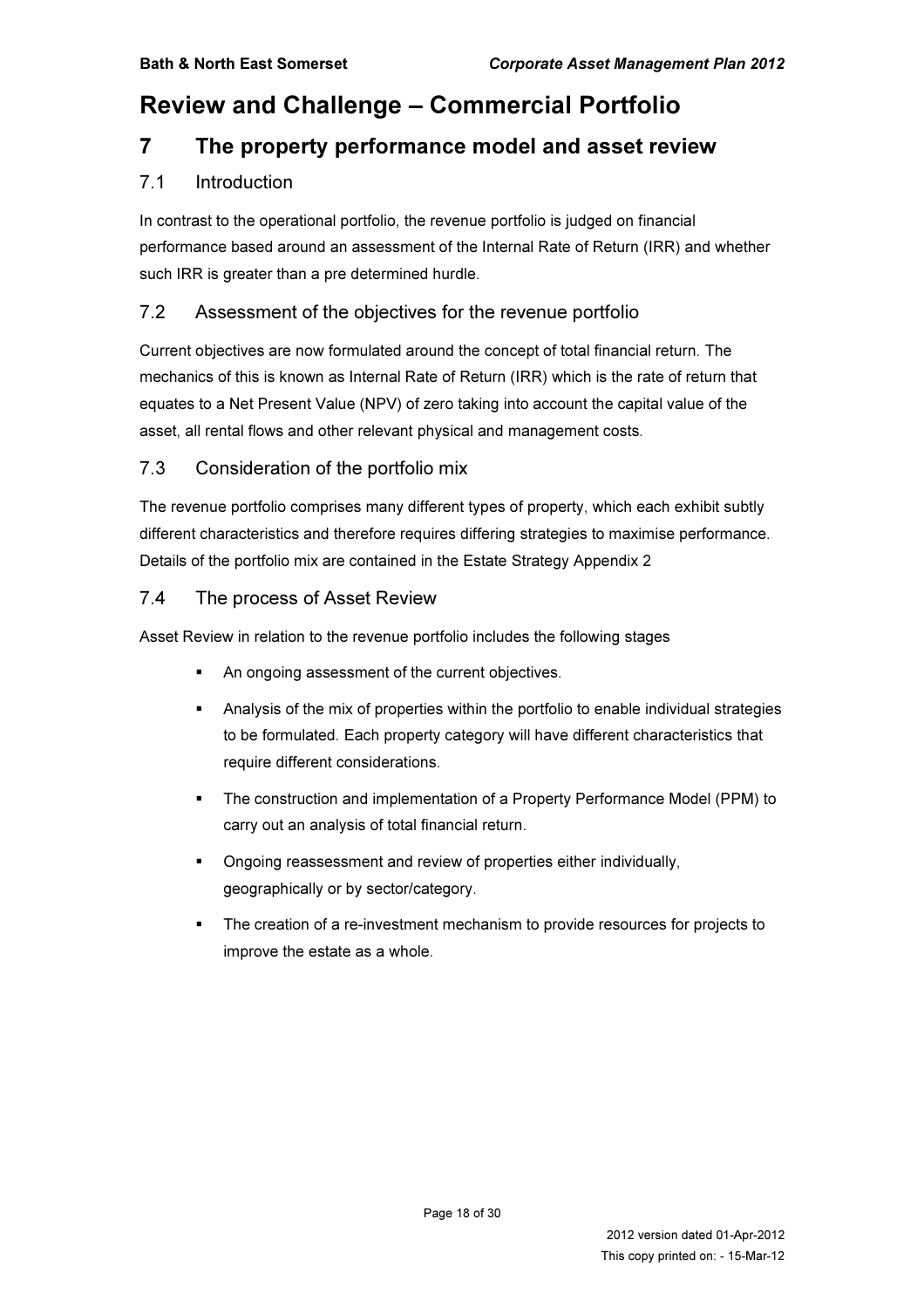#### 7.5 Property performance model

The model will have two purposes:-

- To provide an objective decision making framework for comparison of properties in order to analyse the costs and benefits of holding a non-operational property portfolio.
- To provide a basis for year-on-year measurement of the past performance of the portfolio.

The PPM will essentially comprise two levels of assessment.

Level 1:

An analysis of the current and projected income streams using a discounted cashflow approach. The resulting IRR will then be compare against a benchmark or hurdle rate.

Where an asset exhibits an IRR above the benchmark or hurdle it will be retained and brought forward for reassessment in the next cycle.

Level 2:

All properties that do not achieve the primary financial benchmark will need to be considered further in the context of the Council's wider service and strategic objectives. This will include an examination of whether an asset should be retained, improved, appropriated or sold.

Depending on the outcome of this further examination properties may be reallocated to one or other of the secondary portfolios for further action.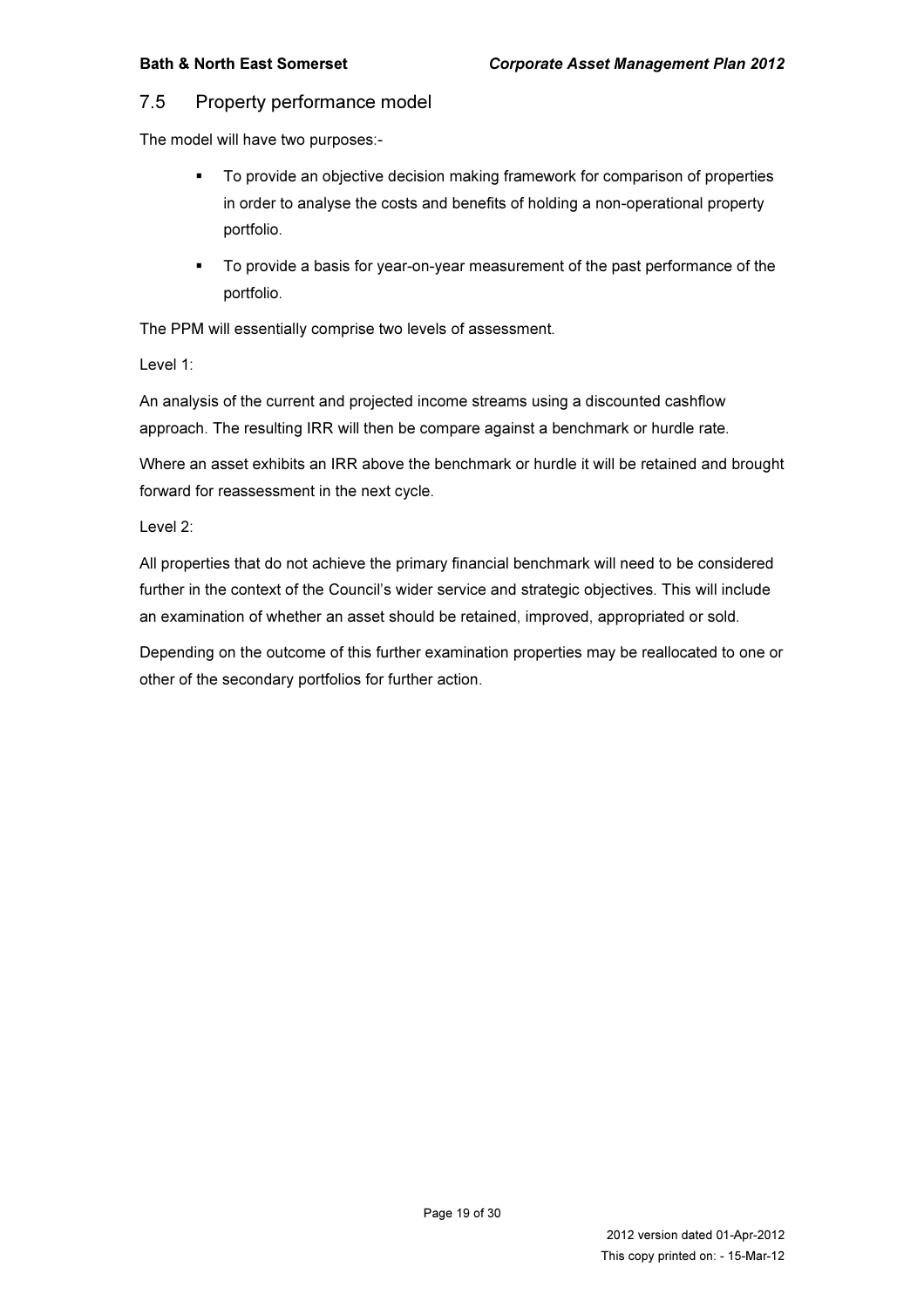#### (b) Internal rate of Return

Discounted cash flow (DCF) analysis may be used to assess the internal rate of return (IRR) received from a property asset. By applying an anticipated income stream over a given holding period, while allowing for growth and outgoings, the DCF will calculate a discount rate that will produce the equivalent capital value. The IRR accordingly represents the overall annual rate of return that the investment will generate.

The DCF comprises three basic elements:

Entry Value. Income and expenditure stream over the holding period Exit Value

The DCF starts with an entry value, which represents the opportunity cost of acquiring that asset. This value is generally taken as the current asset value of the property. An income stream is then applied over a specified holding period, net of any expenditure. A growth rate will be selected which can then be applied to the property's full rental value at any review of rent during the holding period. At the end of the holding period the DCF will show an exit value, calculated by applying a reversionary yield to the FRV with applied growth as at the exit date.

#### (c) The "Hurdle" Rate

The internal rate of return produced from a property asset will be assessed against a hurdle rate. If the property produces an IRR, which exceeds the hurdle rate then it can be deemed to be performing well as an investment asset and should be retained.

It is proposed that the hurdle rate is represented by either the opportunity cost of an alternative investment or the cost at which the Council could borrow capital.

It is suggested that further consideration is given to identifying and eventually selecting the most appropriate indicator to use as the "Hurdle" rate.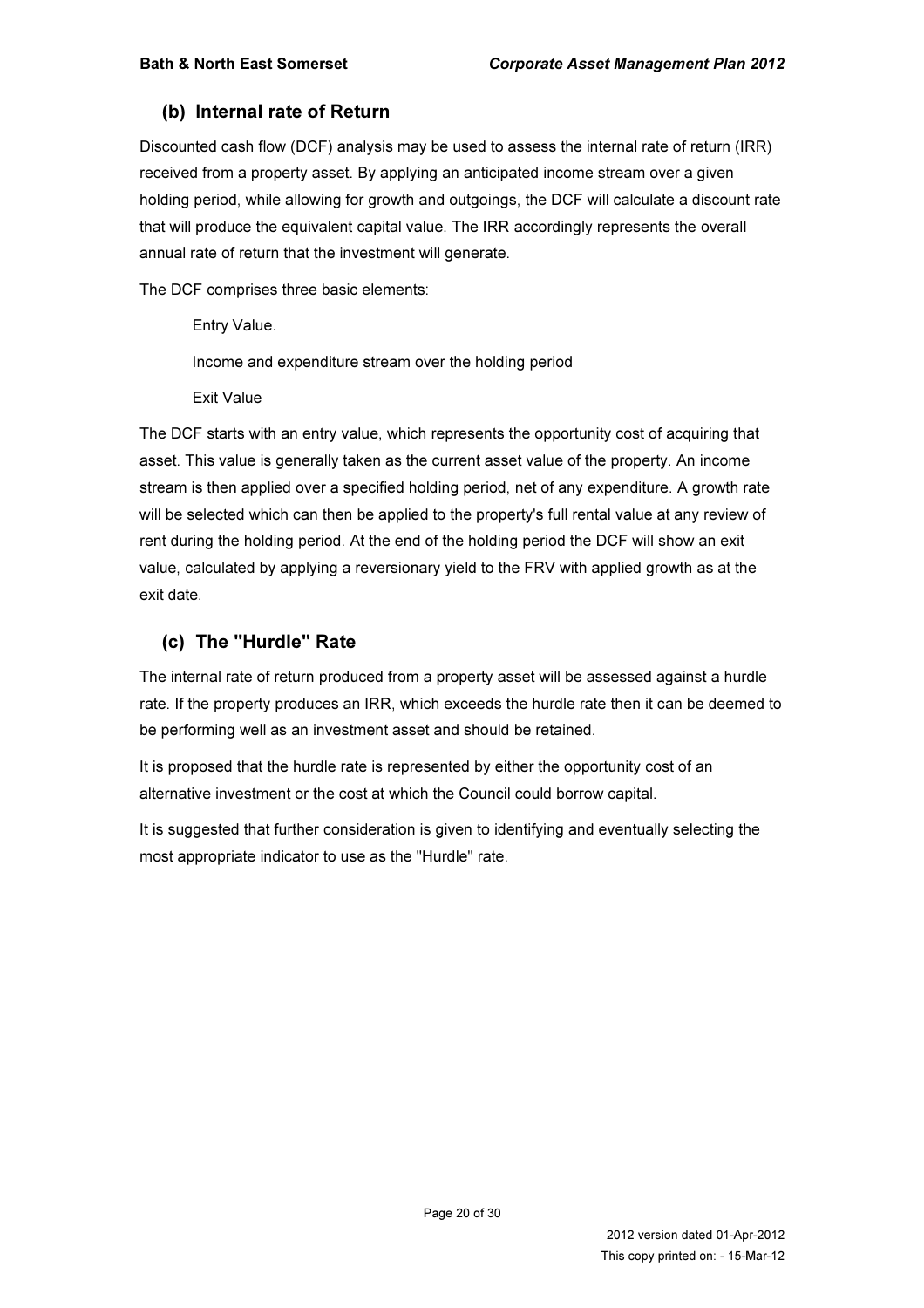# Estates and R&M Strategy

# Introduction

This Strategy provides the implementation arrangements for the Corporate Asset Management Plan (AMP) and includes all relevant programmes which contribute to the assessment of the overall performance of assets. Reporting mechanisms for these programmes, where relevant, follow the timetable for Capital Strategy Group (CSG), Projects Programme Board (PPB), Property Board and the Change Programme Board as well as individual project boards.

Programmes generally are managed under a project management philosophy including establishment of project plans incorporating milestones, gateways and individual reporting arrangements.

Details of individual programmes are not published however an explanation of the methodology is given below together with a summary detailing the mechanisms for management. Detailed monitoring is undertaken at project/programme level.

The overall aim of the strategy is to contribute to the efficient use of assets through the regular programme of asset review which is informed by the assembly and confirmation of accurate intelligence surrounding subject assets. The elements of intelligence are set out in the following sections.

- A. Condition Surveys
- B. Repairs & Maintenance
	- 1. Capital Planned Maintenance
	- 2. Revenue Planned Maintenance
	- 3. Service Contracts
	- 4. Equality (formerly DDA) improvements
	- 5. Responsive
- C. Asset Valuations
- D. Insurance Reinstatement assessments
- E. Development Sites
- F. Surplus Property (disposals portfolio)
- G. Asset Protection
- H. Asset Review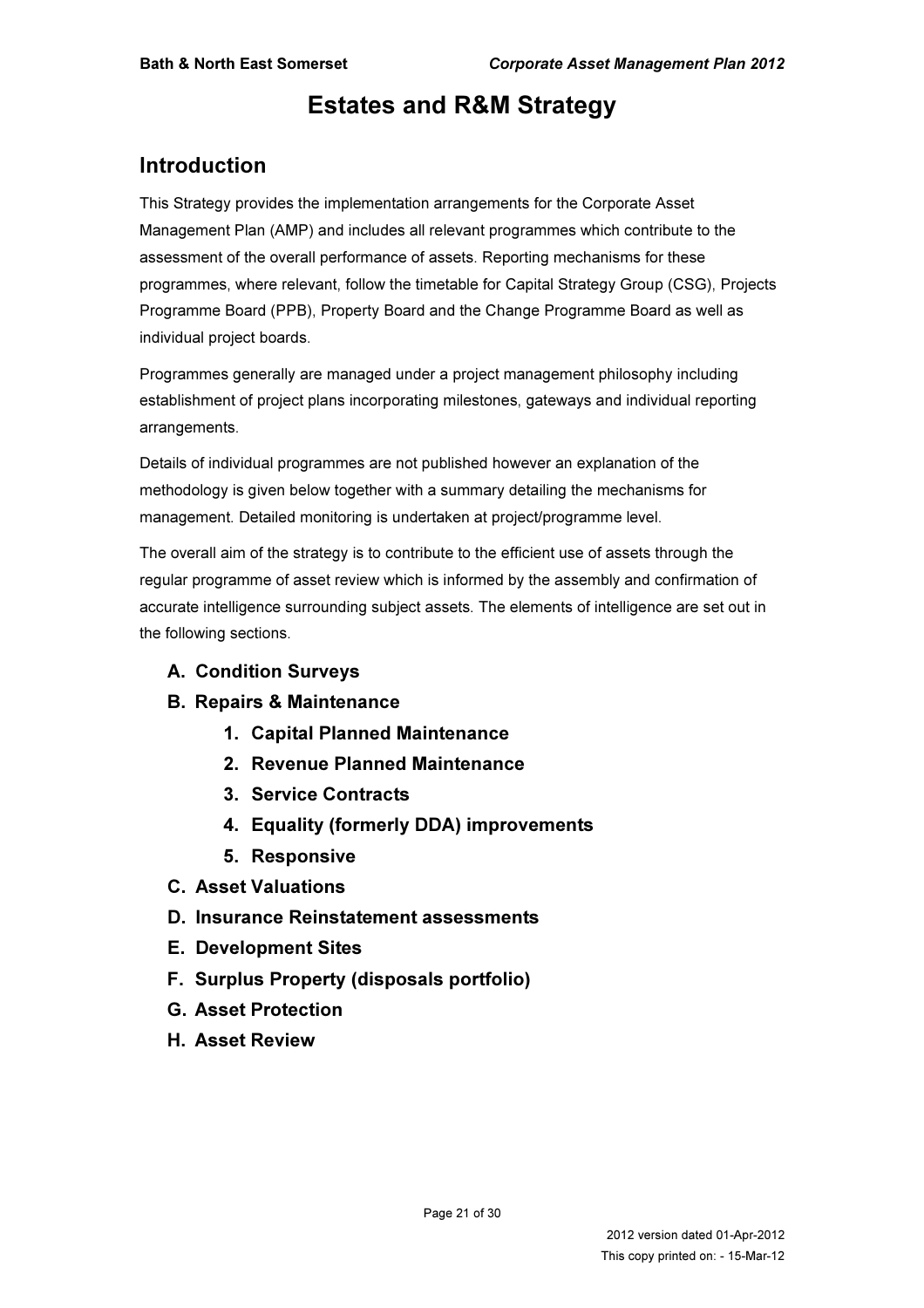# A. Condition Surveys

Every asset owned by the Council is subject to a full elemental Condition Survey every 5 years. The surveys are used to populate core systems with ORMS (outstanding repairs & maintenance items) which form the base intelligence for prioritisation of repair programmes in order to minimise responsive expenditure. This is set out further in the R&M Strategy below.

The full 5 yearly surveys are supplemented by an annual inspection and compliance check which updates existing ORMS and ensures all statutory responsibilities are discharged.

# B. Repairs & Maintenance

# **Strategy**

# Aims and objectives

The aim of this strategy is to articulate the ways in which Property Services manage Repairs and Maintenance (R&M) and how this contributes to the best use of property by understanding the condition of the stock, the priorities for dealing with maintenance requirements leading to the most efficient allocation of scarce resources.

This is achieved by setting out the broad processes by which the Council's maintenance needs are identified, managed, monitored and reported. This leads to constant improvement and an understanding of how Repairs and Maintenance (R&M) contributes to service delivery and ultimately the Council's core values. This is undertaken largely through a series of programmes, more details of which are set out below.

# Introduction/Background

The Chief Property Officer (CPO) through Property Services is the custodian of the Council's building assets and has ultimate responsibility for ensuring that they are maintained to an appropriate level.

Maintenance has previously been subject to the regulatory backdrop pursuant to the Key Lines of Enquiry (KLOE) under CPA 2008 and CAA 2009. This governance framework no longer endures however many of the performance standards remain.

Particular to B&NES and the City of Bath is the physical characteristics of the stock, being within a World Heritage Site and subject to Conservation Area and Listed Building regulations.

This has 2 effects; firstly to increase the level of expenditure necessary to put in place effective maintenance but in contrast giving the opportunity for the Council to demonstrate exemplary practice in maintaining its own buildings as a way to encourage other landowners to do the same.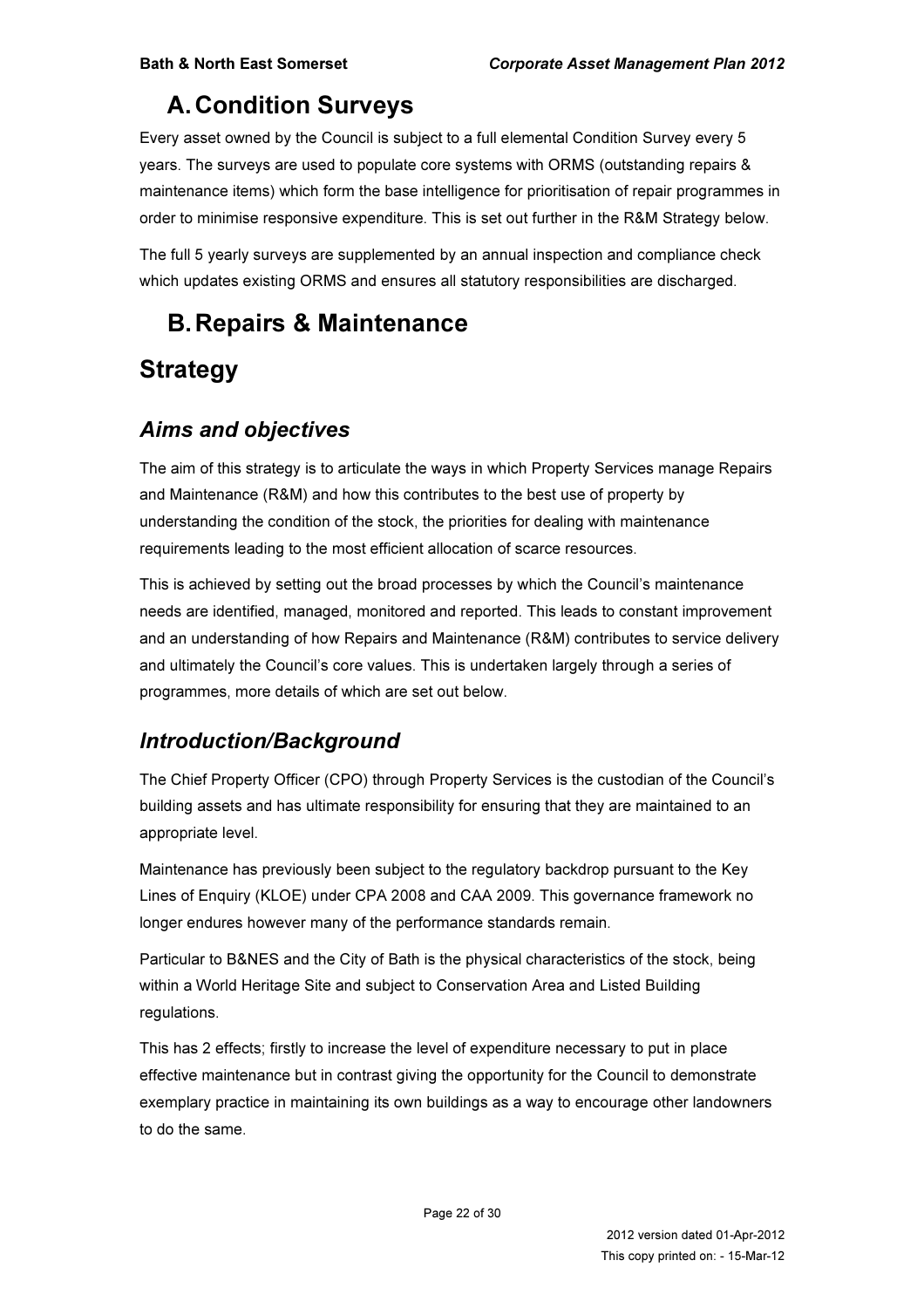# Roles and Responsibilities

As set out above, Property Services is responsible for all R&M. For all operational properties other than schools this is administered through either the revenue R&M budget or via the Capital Programme. Schools have their own arrangements depending on the status of the school and in limited cases budgets have been devolved to occupying departments.

In the case of the revenue portfolio many of the leases are on fully repairing terms which means that the responsibility for repairs rests with the tenant however in certain circumstances the Council retains responsibility for the repair of the main structural components and common areas such as staircases. Some leases also contain provision for the recovery of R&M expenditure through service charges or by direct recharge.

# **Need**

Buildings require maintenance over a period of time for a variety of reasons. These needs may be categorised in a number of ways including

- In order to retain a level of comfort and satisfaction from the occupier's perspective.
- To prevent deterioration of the stock.
- For Health and Safety reasons.
- To satisfy legislative requirements.

# Types of R&M

The R&M Budget is divided into 3 distinct elements

- Planned
- **Responsive**
- Servicing and regular inspections of plant and equipment.

R&M expenditure, like all other, is also divided into Capital and Revenue. The definition of Capital Expenditure is governed largely through accounting rules and relies on the expenditure prolonging the life of the asset, ie going beyond simple replacement and repair of existing.

In terms of undertaking R&M, all revenue expenditure is funded through the R&M Budget and subject to ongoing financial control and management. Capital expenditure on the other hand is sourced from the Capital programme and is subject to the PID process which provides for an annual approved programme which is managed in accordance with established project management arrangements.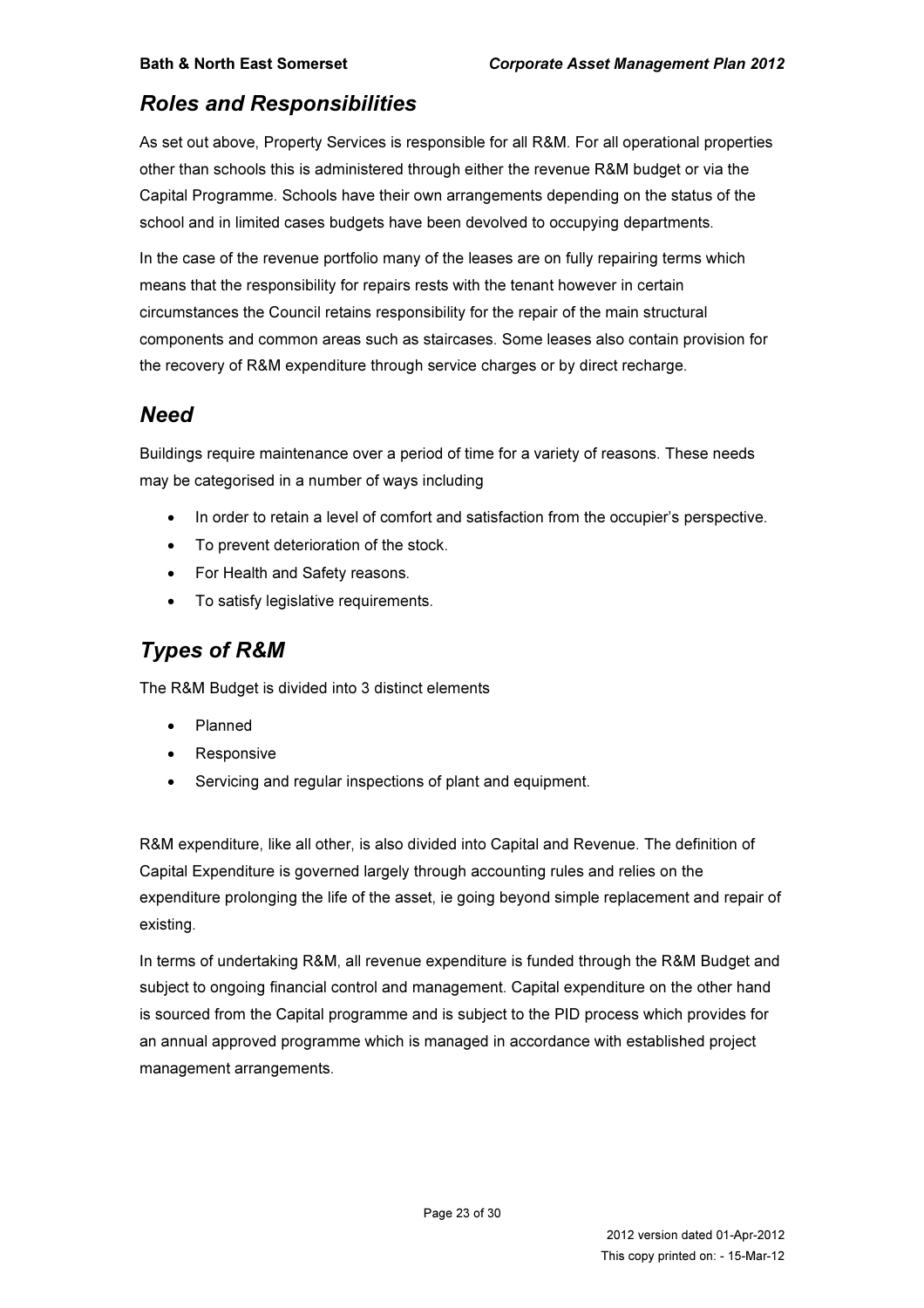Planned maintenance may include regular servicing but also items that occur less frequently such as redecorating and replacing roof coverings. The latter provides an irregular pattern of expenditure over time and is usually discharged through an approved programme of works. Such programme is based on settled intelligence derived from ORMS held within Property Services core data systems. Each year the priority list of planned maintenance is formulated and approved by the Property Board.

Good practice dictates that a high level of planned maintenance as opposed to responsive will result in

- A more orderly process.
- A more cost effective solution.
- Less disruption for occupiers.

The strategy is therefore geared to reducing responsive maintenance and increasing the level of planned maintenance.

# Intelligence and Methodology

# Condition Survey Programme

The previous section explains the high level programme of Condition Surveys. This takes the form of a full 5 yearly elemental survey. In the intervening years this intelligence is updated through annual (largely) desktop surveys which also verify compliance with statutory obligations and analyse risk of non-compliance.

Surveys also have regard to the terms of any occupation and identify where responsibilities have been devolved to tenants or other occupiers.

### (d) Scoring

The condition rating has two components; the first is a condition grading from A-D and the second a priority rating from 1-4. This standard methodology is derived from a number of sources including that emanating from central government, particularly in relation to schools, but also guidance from CIPFA and other professional bodies.

#### (e) Condition

- Grade A Good. Performing as intended and operating efficiently.
- Grade B Satisfactory. Performing as intended but exhibiting minor deterioration.
- Grade C Poor. Exhibiting major defects and/or not operating as intended.
- Grade D Bad. Life expired and/or serious risk of imminent failure.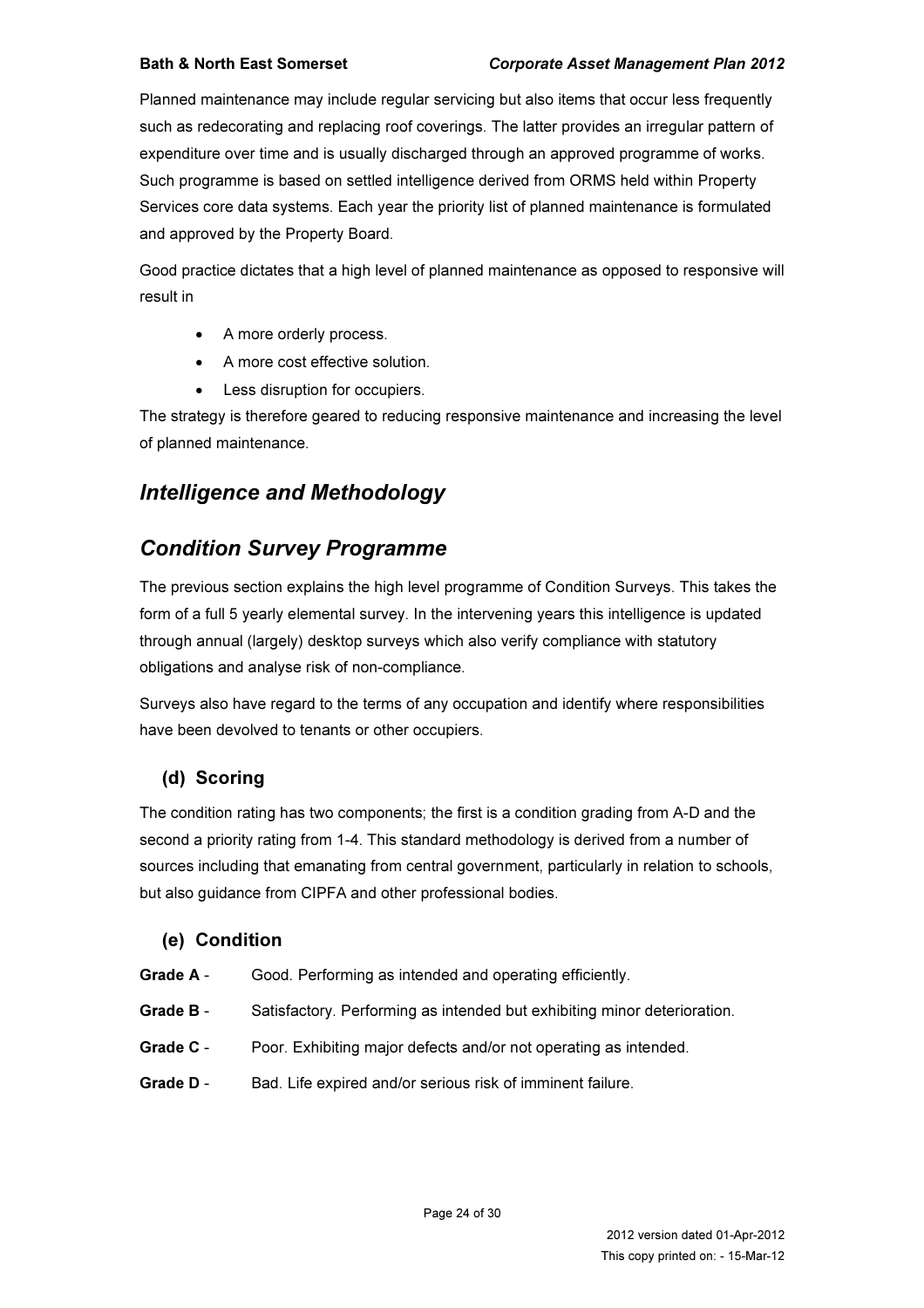### (f) Priority grading

Once the condition of premises has been assessed, priorities are allocated to each item according to the seriousness of the condition revealed and the urgency associated with any need to repair, taking into account all factors including potential breaches of legislation or other regulation.

**Priority 1.** Urgent work that will prevent immediate closure of premises and/or address an immediate high risk to the health and safety of occupants and/or remedy a serious breach of legislation.

**Priority 2.** Essential work required within two years that will prevent serious deterioration of the fabric or services and/or address a medium risk to the health and safety of occupants and/or remedy a less serious breach of legislation.

**Priority 3.** Desirable work required within three to five years that will prevent deterioration of the fabric or services and/or address a low risk to the health and safety of occupants and/or remedy a minor breach of legislation.

**Priority 4.** Long term work required outside the five year planning period that will prevent deterioration of the fabric or services

Thus a rating of D1 represents the most urgent items with a rating of C3 representing work required in the medium term. Items rated A4 being the least onerous in terms of the urgency of any repair works.

### (g) Work programmes

Results from the Condition Surveys and the resultant ORMS form the basic intelligence upon which to prepare and manage programmes of necessary repair. See below for details of the programmes that currently operate.

#### (h) Procurement

All R&M is subject to the Council's financial and procurement rules depending on the nature of the work involved. This governance structure includes

- Financial Regulations,
- Contract Standing Orders,
- The scheme of delegations within Property Services.

At the smaller end of the financial spectrum individual items are procured by simple maintenance order using established approved contractors, wheras in the case of larger value matters more formal arrangements are dictated including where relevant formal tenders with full legal documentation.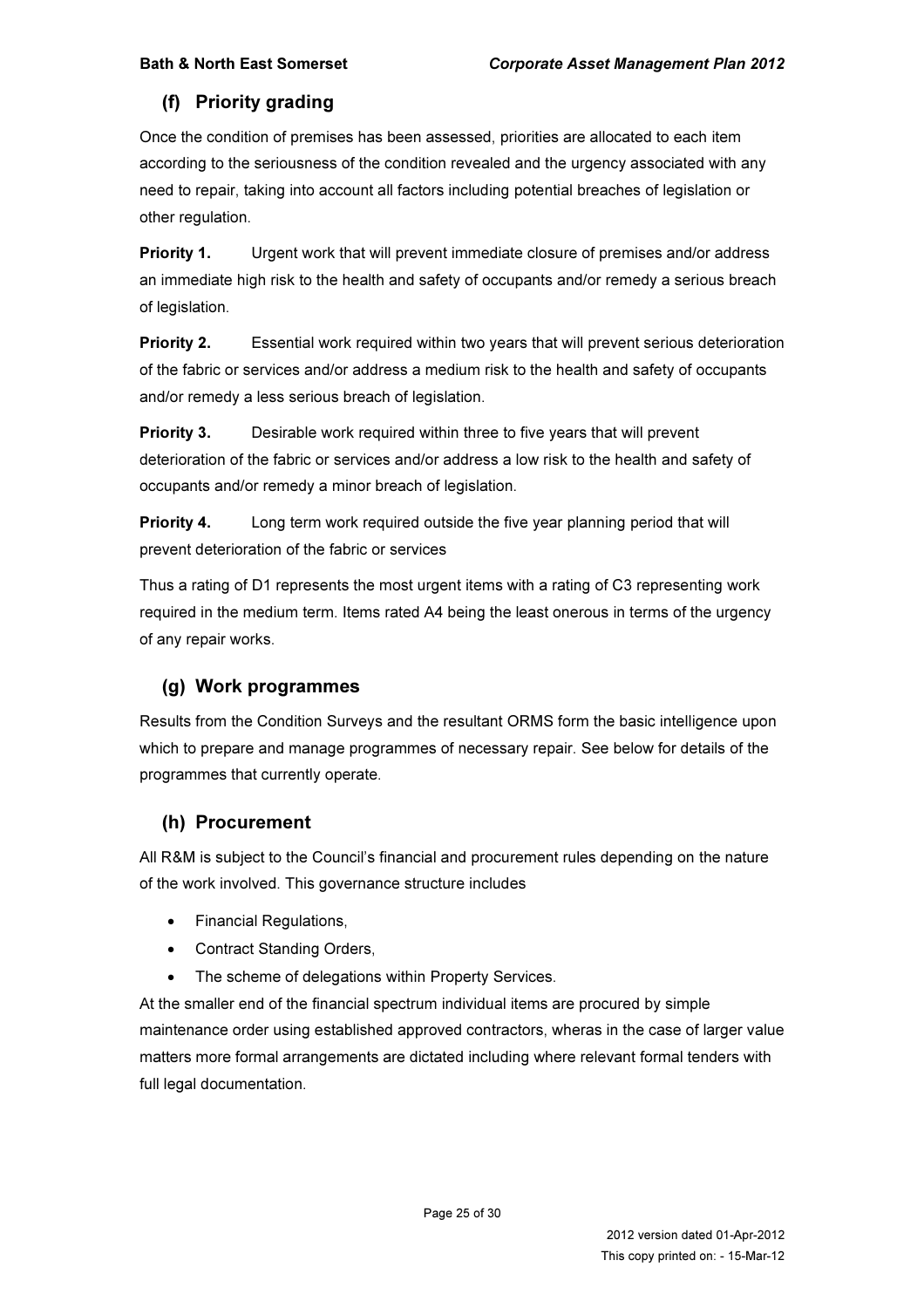#### (i) Performance

The above processes are geared around understanding the needs and requirements and ensuring that resources are spent in the most efficient way in response to those needs. Much of this will be achieved through traditional budgetary and cost control but increasingly a formal project management methodology is being adopted.

Performance outputs link to corporate need but within Property Services a set of KPI's is in the course of being introduced that will inform performance of the asset base as well as elements within it, either geographically, by type or through other segmentation. This performance reporting also forms part of the overall asset review programme intended to identify assets for retention, management or disposal.

### (j) Programmes

As indicated above R&M is categorised at a high level as planned or responsive with an overall aim of increasing planned with a consequent reduction in responsive. Where the element of R&M is provided through a programme the detail of that programme is set out below.

#### 1) Capital Planned Maintenance

To confirm, what qualifies as capital expenditure is set out within accounting arrangements. Outputs from the Condition Survey process are split between capital and revenue and the capital items used as the basis for a capital programme of R&M. All capital expenditure is subject to the Council's capital planning arrangements which require the submission and approval of a Project Initiation Document (PID) before any commitment to the capital programme can be made.

#### 2) Revenue Planned Maintenance

All revenue expenditure is managed within service budgets, and in the case of R&M this is managed within the overall Property Services budget structure. Although not subject to the Council's capital arrangements, in practice this budget is managed in a similar manner.

#### 3) Service Contracts

Certain elements of R&M are undertaken through regular contractual arrangements. The existence of a new contract is recorded and the anticipated spend against that contract profiled on an annual basis with a retrospective reporting and analysis regime per contract.

### 4) Equality (formerly DDA) improvements

Works to satisfy the Equalities Act 2010 (formerly the Disability Discrimination Act) are regarded as capital and dealt with in exactly the same way capital planned maintenance above.

The works to satisfy this legislation rely on access audits as the basis of intelligence. These audits were put in place some while ago and the overall compliance in this area is good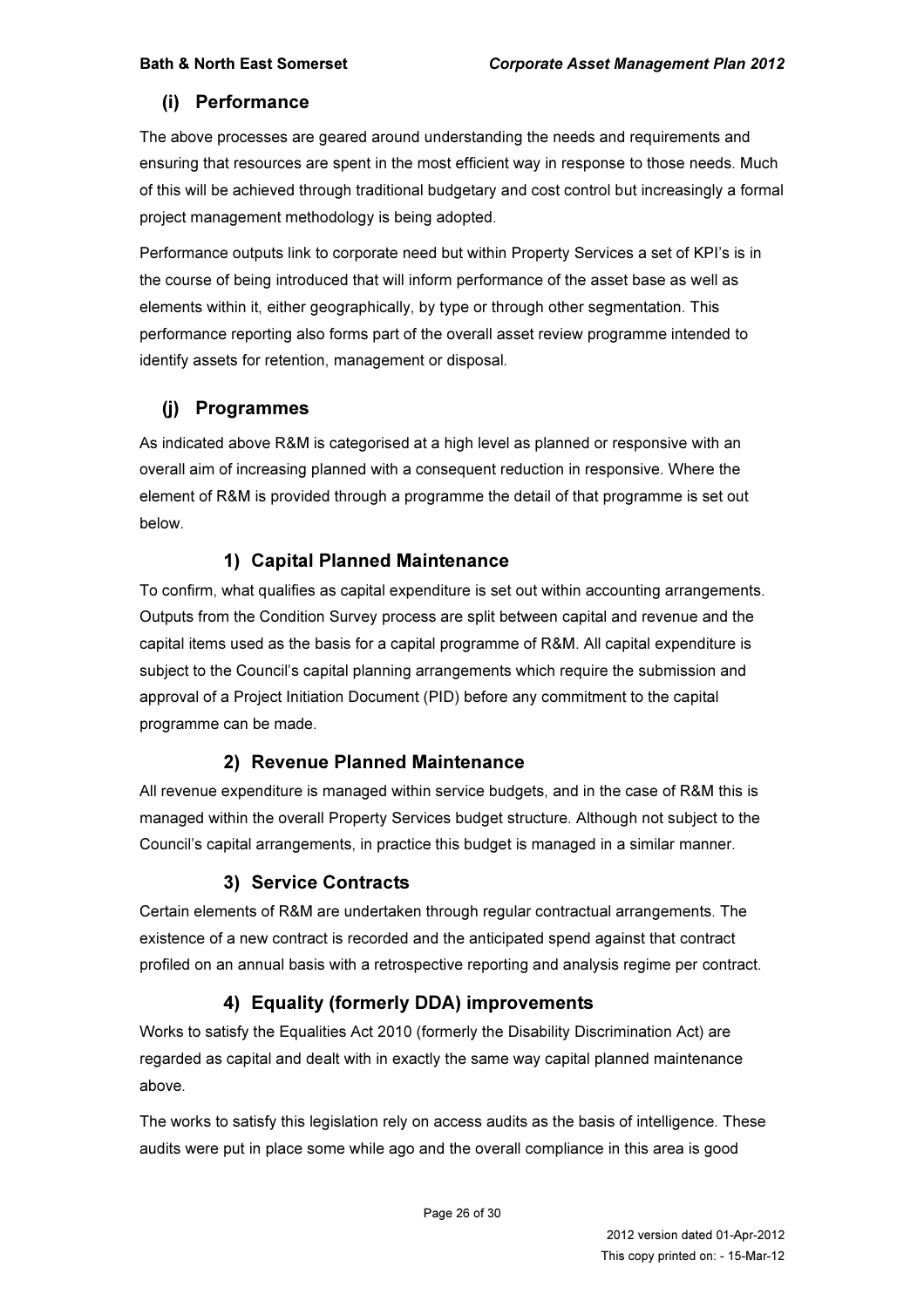however a refresh of the access audits is now due. This will reflect changes to the legislation and additions or changes to the physical assets.

#### 5) Responsive

Although not strictly a programme it is considered that this is an area where the potential for efficiency savings is greatest. This area of expenditure is currently subject to a retrospective reporting regime as the means of cost control and budget management.

# C. Asset Valuations

In accordance with CIPFA and other requirements a programme of RICS Red Book Asset Valuations are carried out at least every 5 years and more frequently in the event of a material change in the assets and/or its value. These valuations are recorded on Property Services core systems and used in the preparation of the Balance Sheet every year.

# D. Insurance Reinstatements

Insurance reinstatement cost assessments are undertaken by Building Consultancy in accordance with an agreed programme based on regular output from ECS. This programme is based on a 5 yearly iteration with individual instructions in the case of new buildings, substantial changes to existing assets and the sale of surplus assets. The assessed reinstatement cost is then used as the basis for cover arranged by Insurance within 3 main policies, Commercial, General and Schools.

# E. Development Sites

Development sites are characterised by the difference between potential values compared to that based on the existing use.

Each potential site will be assessed by the preparation of individual project plans which set out anticipated outcomes and key milestones throughout the project period.

Targets include projected outcomes in terms of both capital receipts and/or enhanced revenue flows both of which being reported to Property Board, Capital Strategy Group and Projects Programme Board. Project plans also include arrangements for collection of income and payment of outgoings during the project period.

Delivery of projects includes management of building contracts, building agreements and leases.

# (k) Aims and objectives

- Identify Opportunities for development opportunity.
- Prioritise competing claims and bids.
- Produce detailed project plans for all development schemes
- Reflect opportunities in terms of capital receipts and/or revenue flows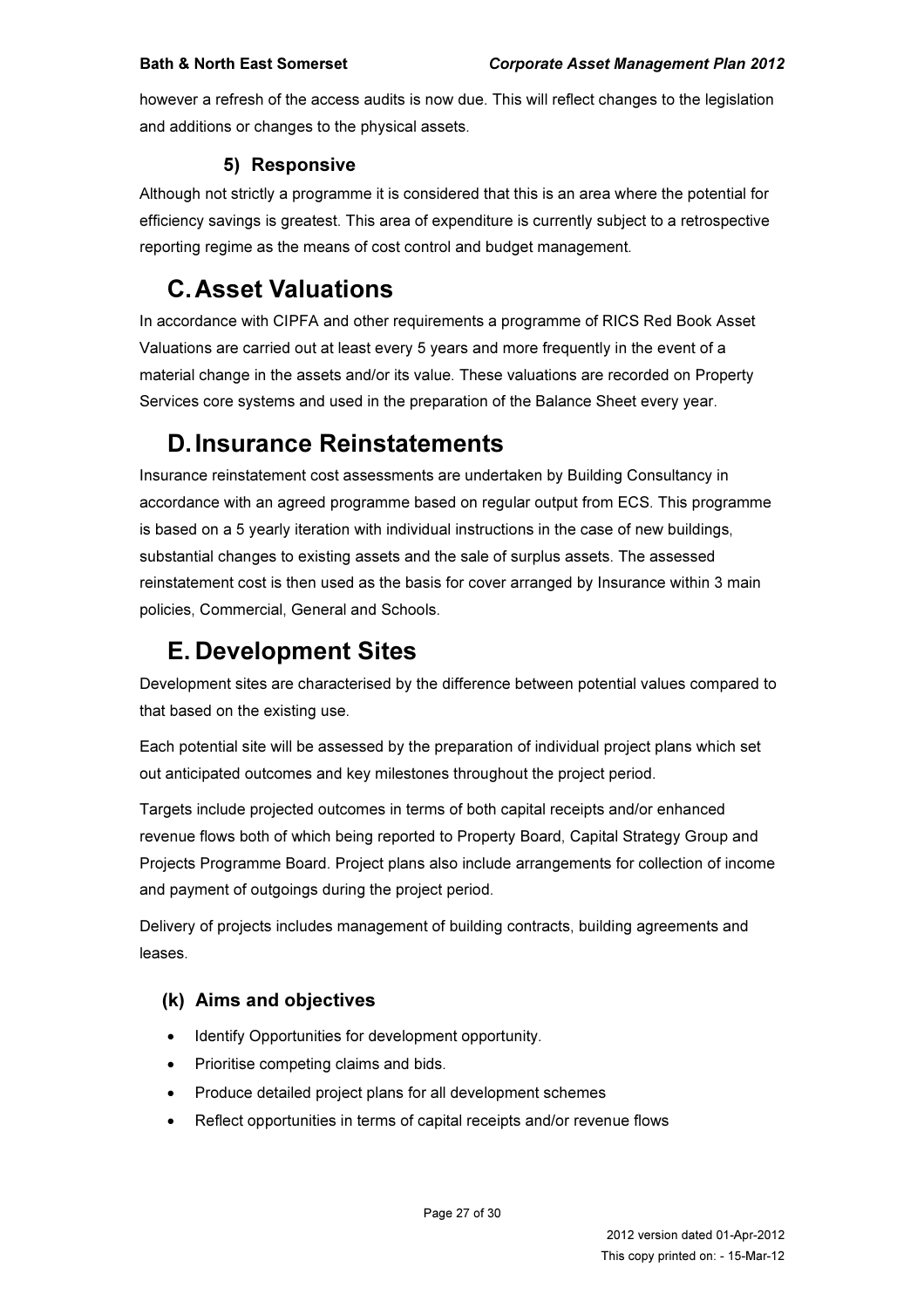# F. Surplus Property

All property assets of the Council are allocated to one or other of the Divisional Directors.

Where assets or groups of assets are considered surplus, either through service planning, formal asset review or by other means they are processed through the surplus land procedure. This circulates all details to all Divisional Directors and other stakeholders inviting expressions of interest. This results either in the property being reallocated or, in the event of no interest, considered further with the aim of disposal.

#### (l) Aims and objectives

- Operate surplus land procedure pursuant to the AMP
- Reallocate assets to most appropriate user.
- Where no interest process disposal
- Identify appropriate method of disposal
- Report through the Council's governance.

# G. Asset Protection

The majority of assets of the Council will be held either for operational reasons, ie to support front line service delivery or for revenue reasons in order to maximise real income.

Certain assets do not share these characteristics however and will be held for asset protection objectives. The main focus in the management of such assets will be to prevent deterioration, unnecessary expenditure and exposure to risk. Many of the reasons for holding these assets will be historical.

Identification of asset protection issues and any proposals for regularisation will form part of the asset review process.

#### (m) Aims and objectives

- The focus of estate management action will be to minimise risks associated with the asset and take such action as is necessary to protect the value and integrity of the asset.
- This may result in regularisation of encroachments and other occupations.
- Alternatively this will demand cessation of any unauthorised activity.

# H. Asset Review

# i. Operational portfolio asset challenge

The cornerstone of this aspect of the strategy is the combination of all the asset intelligence to provide a clear challenge of each and every property asset held by the council.

An indicative programme has been prepared alongside the 5 yearly programme for Asset Valuations across the whole Estate. This is based on service areas as designated in the